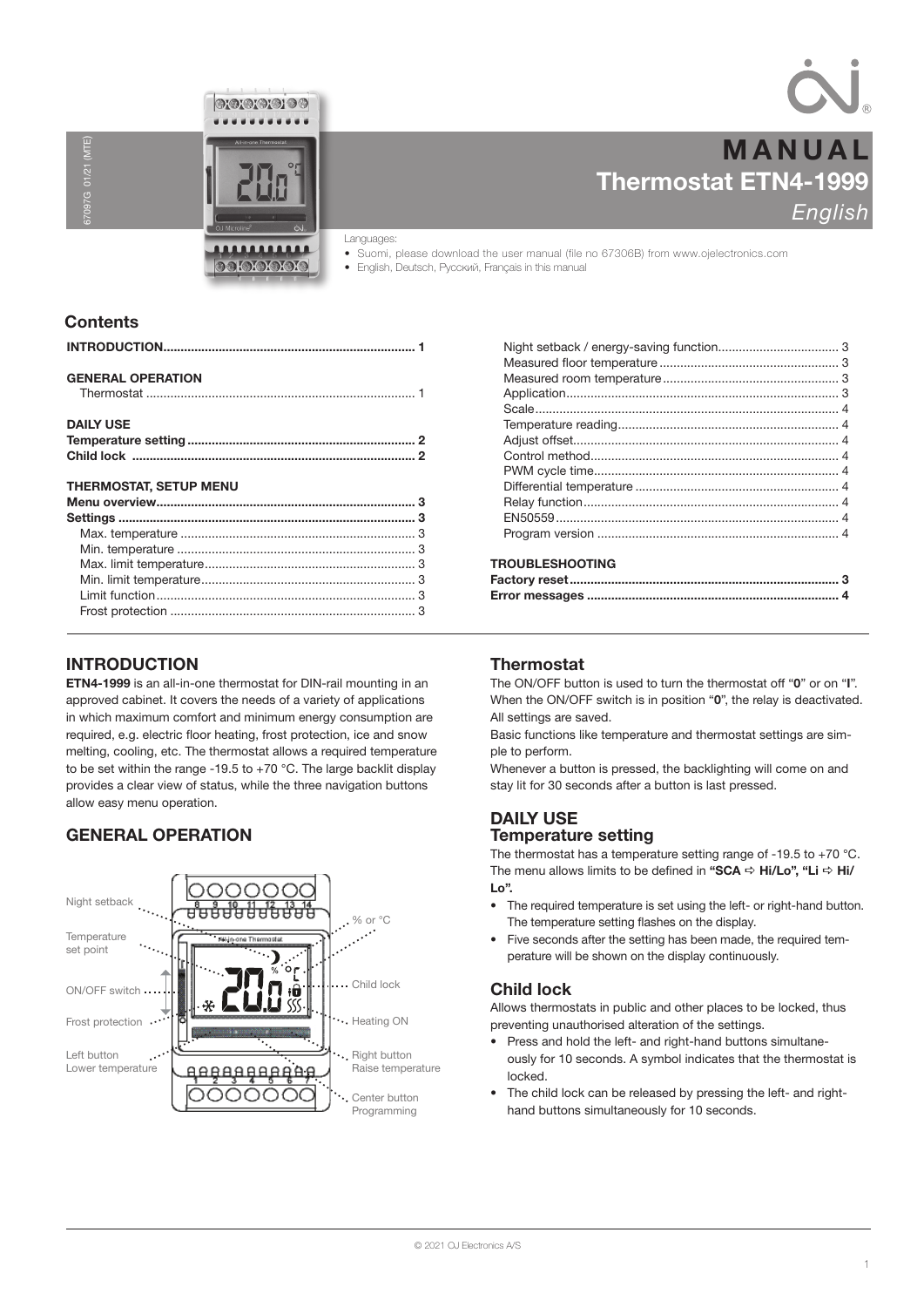# THERMOSTAT SETUP MENU Menu overview

| Parameter                                     | Shown on display                                                                         |                                                                                                                                                | <b>Factory settings</b>                      |
|-----------------------------------------------|------------------------------------------------------------------------------------------|------------------------------------------------------------------------------------------------------------------------------------------------|----------------------------------------------|
| Max. temperature                              |                                                                                          | SCA $\Rightarrow$ Hi $\Rightarrow$ 70                                                                                                          | $70 °C$ -<br>$(0,0/+70 °C)$                  |
| Min. temperature                              | SCA $\Rightarrow$                                                                        | Lo $\Rightarrow$ -19,5                                                                                                                         | $-19.5 °C$<br>$(-19,5/+60 °C)$               |
| Max. limit tempera-<br>ture FLOOR *1          | Li                                                                                       | $ightharpoonup$ Hi<br>$\Rightarrow$ 28                                                                                                         | 28 °C<br>$(-19.5/+70 °C + OFF)$              |
| Min. limit tempera-<br>ture FLOOR *1          | Li<br>$\Rightarrow$                                                                      | 15<br>$Lo \Rightarrow$                                                                                                                         | $15^{\circ}$ C<br>$(-19.5/+70 °C + OFF)$     |
| Min. limit tempera-<br>ture Limit function *2 | Li<br>$\Rightarrow$                                                                      | Lo $\Rightarrow$ -19,5                                                                                                                         | $-19.5 °C$<br>$(-19.5/+70 °C + OFF)$         |
| Frost protection                              | dEF<br>$\Rightarrow$                                                                     | 8.0                                                                                                                                            | 8 °C<br>$(0/+10 °C)$                         |
| Night setback *3                              | nSb                                                                                      | $\Leftrightarrow$ -5.0                                                                                                                         | $-5 °C$<br>$(-19.5/+30 °C)$                  |
| Measured floor<br>temperature                 | FL <sub>o</sub>                                                                          | $\Rightarrow$ 24.5 (example) *4                                                                                                                |                                              |
| Measured room<br>temperature                  | $\Rightarrow$<br>ro                                                                      | 21.5 (example) *4                                                                                                                              |                                              |
| Application                                   | APp<br>$\Rightarrow$<br>$\Rightarrow$<br>$\Rightarrow$<br>$\Rightarrow$<br>$\Rightarrow$ | F.<br>(Floor sensor)<br>A<br>(Room sensor)<br>Li<br>(Limit function)<br>AF (Room sensor<br>with floor tempe-<br>rature limits)<br>C: Regulator | F: Floor                                     |
| Scale                                         | $LCd \Leftrightarrow C$                                                                  |                                                                                                                                                | $C =$ Celsius<br>$nU =$ numerical 0-100 %)   |
| Temperature reading<br>in start display       | dF                                                                                       | $\Leftrightarrow$ SP                                                                                                                           | $SP = Setpoint$<br>$(tP = actual temp.)$     |
| Adjust offset                                 | Adj<br>$\Rightarrow$                                                                     | 24.5 (example)                                                                                                                                 | Actual temperature<br>$(+/- 10 °C)$          |
| Control method                                | PWM $\Leftrightarrow$ On                                                                 |                                                                                                                                                | On<br>(OFF)                                  |
| PWM cycle time *5                             | cyc<br>$\Rightarrow$                                                                     | 20                                                                                                                                             | 20 minutes<br>$(10-60$ min)                  |
| Differential tempera-<br>ture *6              | dlF                                                                                      | $\Leftrightarrow$ 0.4                                                                                                                          | 0.4 °C<br>(0.3/10 °C)                        |
| Relay function                                | rEL                                                                                      | $Arr$ no                                                                                                                                       | no = normally open<br>(nc = normally closed) |
| EN50559                                       | PLi<br>$\Rightarrow$                                                                     | $\Omega$                                                                                                                                       | 0 min (0-20 min.)                            |
| Software version                              | SU<br>$\Rightarrow$                                                                      | X.XX                                                                                                                                           |                                              |

\*1 : Only available if APp  $\Leftrightarrow$  AF is selected under Application.

\*2 : Only available if  $APP \Rightarrow$  Li is selected under Application.

\*3 : Only available with external timer. \*4 : With no or disconnected sensor, - - is shown on the display.

\*5 : Only available if PWM is ON under Control Method. \*6 : Only available if PWM is OFF under Control Method.

If Regulator (C) is selected under Application, the floor and room sensors are discon-nected and heating is controlled on a scale of 0-10, corresponding to 0-100 % of full power.

# **Settings**

To set parameter values, press and hold the centremost button for three seconds. **SCA**  $\Rightarrow$  **Hi**  $\Rightarrow$  **40** will appear on the display. Firstly, SCA will be displayed for 1 second, followed by Hi, and finally 40. The required value can now be set using the navigation buttons. To access the next parameter, press the programming button again. If no button is pressed for 30 seconds, the program returns to the initial display.

# Max. temperature

The highest temperature to which the thermostat can be set. Min. temperature

The lowest temperature to which the thermostat can be set.

# Max. limit temperature

Allows the highest permissible floor temperature to be set for wooden and other floor types when control type has been set to room sensor with floor limit (AF).

# Min. limit temperature

Allows the lowest permissible floor temperature to be set for tiled and other floor types when control type has been set to room sensor with floor limit (AF).

#### Limit function

If application (APp) is set to limit (Li), the lowest temperature at which heating is to be provided can be set.

#### Frost protection

The lowest temperature for frost protection when the function is activated via an external signal (See instruction).

Example: The setpoint is 25 °C.

Frost protection =  $8^{\circ}$ C means temp. setting =  $8^{\circ}$ C.

# Night setback / energy-saving function

The number of degrees the temperature setting is to be reduced. The night setback setting must be preceded by a minus sign (-). Is controlled via an external signal (See instruction).

Example: The setpoint is 25 °C.

Energy-saving function = -5  $^{\circ}$ C means temp. setting = 20  $^{\circ}$ C.

Energy-saving function =  $+3$  °C means temp. setting = 28 °C.

# Measured floor temperature

Displays actual floor temperature (if a floor sensor is fitted).

Measured room temperature

Displays actual room temperature.

# Application

Sets thermostat function. Select the required control type.

| Thermostat with<br>sensor for: | $APPp \Leftrightarrow F$<br>Floor | $APp \Rightarrow A$<br>Room | APp⇔Li<br>Limit | APp⇔AF<br>Room/<br>floor limit | APp⇔C<br>Regulator |
|--------------------------------|-----------------------------------|-----------------------------|-----------------|--------------------------------|--------------------|
| Floor                          | X                                 |                             | X               |                                |                    |
| Room                           |                                   | x                           |                 |                                |                    |
| Room and Floor                 |                                   |                             | $x^*$           |                                |                    |
| Without                        |                                   |                             |                 |                                |                    |

Note: \* Room sensor not in use.

Floor (F): The thermostat controls floor temperature alone. A floor sensor must be fitted. Room (A): The thermostat controls room temperature alone. Limit (Li): Limit is an on/off function in which the required limit is set in Limit low ("Li"  $\Rightarrow$  "Lo") after selecting the Li option under APp. When the recorded temperature is above the temperature specified in "Li"  $\Rightarrow$  "Lo", temperature is controlled in the usual way towards the user-specified setpoint. If, on the other hand, the temperature drops below that specified in "Li"  $\Rightarrow$  "Lo", the relay cuts out and "Lo" appears on the display. Limit function (APp  $\Rightarrow$  Li) should be selected if a limit is required for when heating is permitted to be activated. Only one sensor is used for the limit function, and this sensor must be connected to the floor sensor input of the thermostat. Room/limit (AF): The thermostat controls room temperature while respecting min. and max. limits for floor temperature. A floor sensor must be fitted.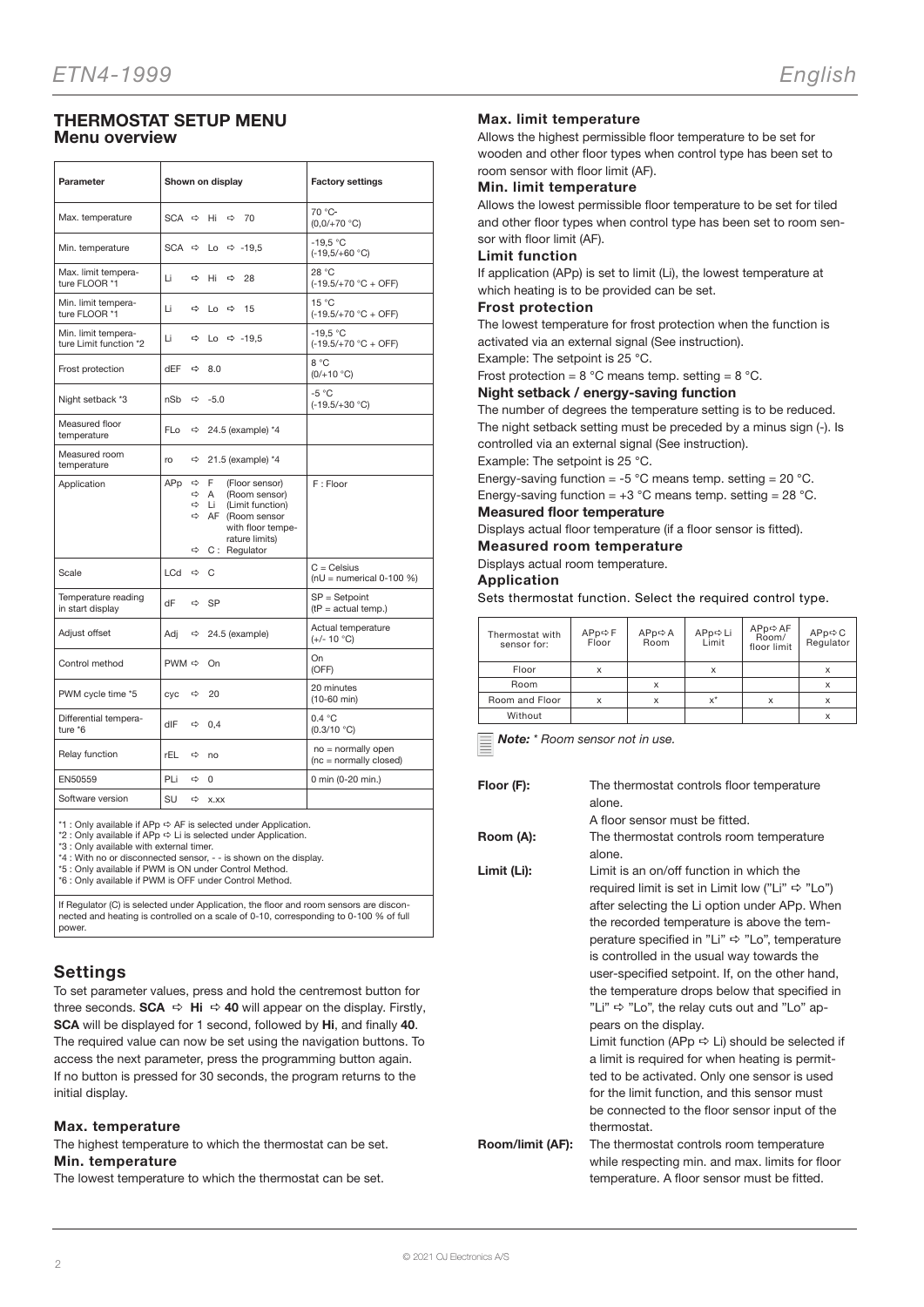Regulator (C): The thermostat functions as a simple regulator and no sensors are used. The setting is in per cent.

# "Regulator" mode in combination with "Night setback"

If both Regulator mode (APp  $\Leftrightarrow$  C) and "Night setback" are selected, night setback is set in relative values while frost protection is set in absolute values in per cent.

The setpoint specifies (in per cent) the time the unit is to remain active in a PWM cycle, which is usually 20 min, while setback degree is specified as a percentage of the setpoint. The setpoint multiplied by the setback degree gives the activation degree.

Example: If the setpoint is set to 60 % and night setback is set to 25 %, the activation degree will be  $(0.60 \times 0.25 = 0.15) = 15 \%$ . Graphic example:

| Local                  |  |  | Setpoint                 |
|------------------------|--|--|--------------------------|
| Setpoint<br>in APP "C" |  |  | nSb Setback<br>m         |
| mode                   |  |  | nSb Activation<br>degree |

The diagram should be read as follows: Furthest to the left is 100 % duration of PWM, while the vertical lines indicate successive 20 % drops in the time heating is provided relative to 100 %.

The black area indicates the percentage cutout time determined by the setpoint.

Together with the light grey area, the dark grey area indicates the relative amount of operating time when nSb has not been activated, but the dark grey area cuts out when nSb is activated. The light grey area is the relative amount of operating time when nSb has been activated

by the above-mentioned values. The default value of setback degree "night setback" (nSb) is 30 %.

nSb is inactive as default.

Frost protection "dEF" has the specified activation degree and is unaffected by the setback degree in nSb.

# Scale

Choose between degrees Celsius and a numerical scale. If the numerical scale is selected, temperature is set on a scale from 0.0 to 10.0 where 0.0 corresponds to min. temperature (SCA  $\Leftrightarrow$  Lo) and 10.0 corresponds to max. temperature (SCA  $\Rightarrow$  Hi).

# Temperature reading

Defines which temperature is to be shown on the start display: the setpoint (SP) or the actual, measured temperature.

# Adjust offset

If the actual temperature (measured using a thermometer) differs from that displayed by the thermostat, the thermostat can be adjusted to offset the difference.

# Control method

PWM or ON/OFF control can be selected. PWM is an advanced control method which calculates the most effective and economical way to heat homes and other buildings. ON/OFF control is traditional differential control (e.g. 0.3 °C) for other tasks.

# PWM cycle time

Allows cycle time to be set when using PWM control. At least 20 min is recommended.

# Differential temperature

Allows temperature differential to be set when using ON/OFF control. The higher the differential temperature, the lower the number of relay operations.

# Relay function

When used for heating purposes, the relay should be in normally open position (NO). If the thermostat is used for cooling purposes, the relay should be turned to normally closed (NC). EN50559

This thermostat complies with EN 50559 (VDE 0705-559) for electrical floor heating. The regulation applies to electrical floor heating, with a maximum floor weight of 4 kN/m². To ensure that hotspots due to unintentionally covering up the surface are avoided, the heating function can be time-limited as per EN/DIN. Note that this function is not applicable to other heating applications such as wall and/or ceiling heating.

If it can be foreseen in advance that unintentional covering up of a floor might occur, then it is important to assess the correct period of time for which the floor heating must be time-limited.

The heating can be limited using a set number between 0 - 20 minutes per hour.

# Example:

If obstacles could be present that cover up the floor, then the heating might need to be limited by some number of minutes so as to avoid hotspots in the floor.

If you want the thermostat to heat a maximum of 90 % of the time, then the thermostat should be limited by 10 %.

Ten percent of one hour is 6 minutes.

Enter 6 min. in the EN50559 menu in order to lower the heating by 10 %.

Equation to calculate number of minutes that could be entered in the EN50559 menu - when an average heating effect is desired:

| $\left(1-\left(\begin{array}{c}\text{Average wanted heating effect pr. } m^2 \\ \hline \end{array}\right)\right) * 60 \text{ min.}$ |  |
|-------------------------------------------------------------------------------------------------------------------------------------|--|
| Floor heating element effect pr. $m2$                                                                                               |  |

Note! If the result of the equation is negative, then nothing should be entered.

# Software version

Displays thermostat software version.

# TROUBLESHOOTING Factory reset

Allows factory settings to be restored. Your personal settings will be deleted from the thermostat.

Press and hold the centremost button for 10 seconds. The display is switched off and then on again. Application is shown on the display (APp  $\Leftrightarrow$  F) followed by the temperature setting.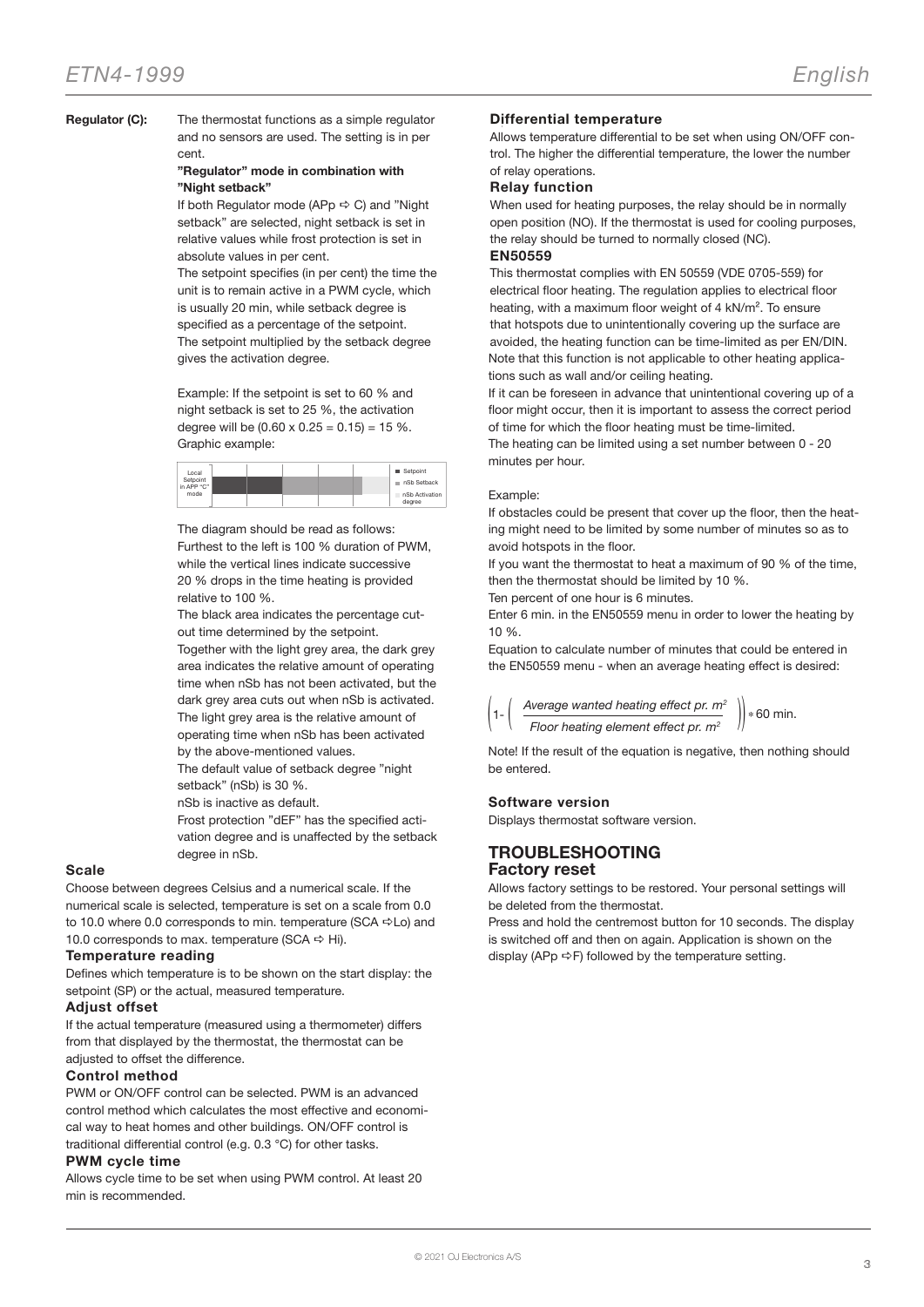# Error messages

If a fault occurs, the thermostat will display one of the following error codes:

| Error<br>code  | Fault                                                                            | Remedy                                                                                                                                                                                                  |
|----------------|----------------------------------------------------------------------------------|---------------------------------------------------------------------------------------------------------------------------------------------------------------------------------------------------------|
| E <sub>0</sub> | Internal fault. Ther-<br>mostat defective.                                       | Replace thermostat.                                                                                                                                                                                     |
| E <sub>1</sub> | External room<br>sensor defective<br>or short-circuited<br>(terminals 10-11).    | Replace sensor/sensor cable.<br>To continue to operate the system<br>without sensor, set control type to<br>Regulator under Application<br>$(APp \Leftrightarrow C).$                                   |
| E <sub>2</sub> | External floor sensor<br>defective or short-<br>circuited (terminals<br>$8-9$ ). | Replace sensor/sensor cable.<br>To continue to operate the system<br>without sensor, set control type to<br>Regulator under Application<br>$(APP \Rightarrow C)$ .                                      |
| E <sub>5</sub> | Internal overheating.<br>Thermostat shuts off<br>heating.                        | Check installations. Check that<br>heating cables are not overloaded<br>or that ambient temperature is<br>excessive. When internal tem-<br>perature drops, the thermostat<br>automatically reactivates. |

# OJ Electronics A/S

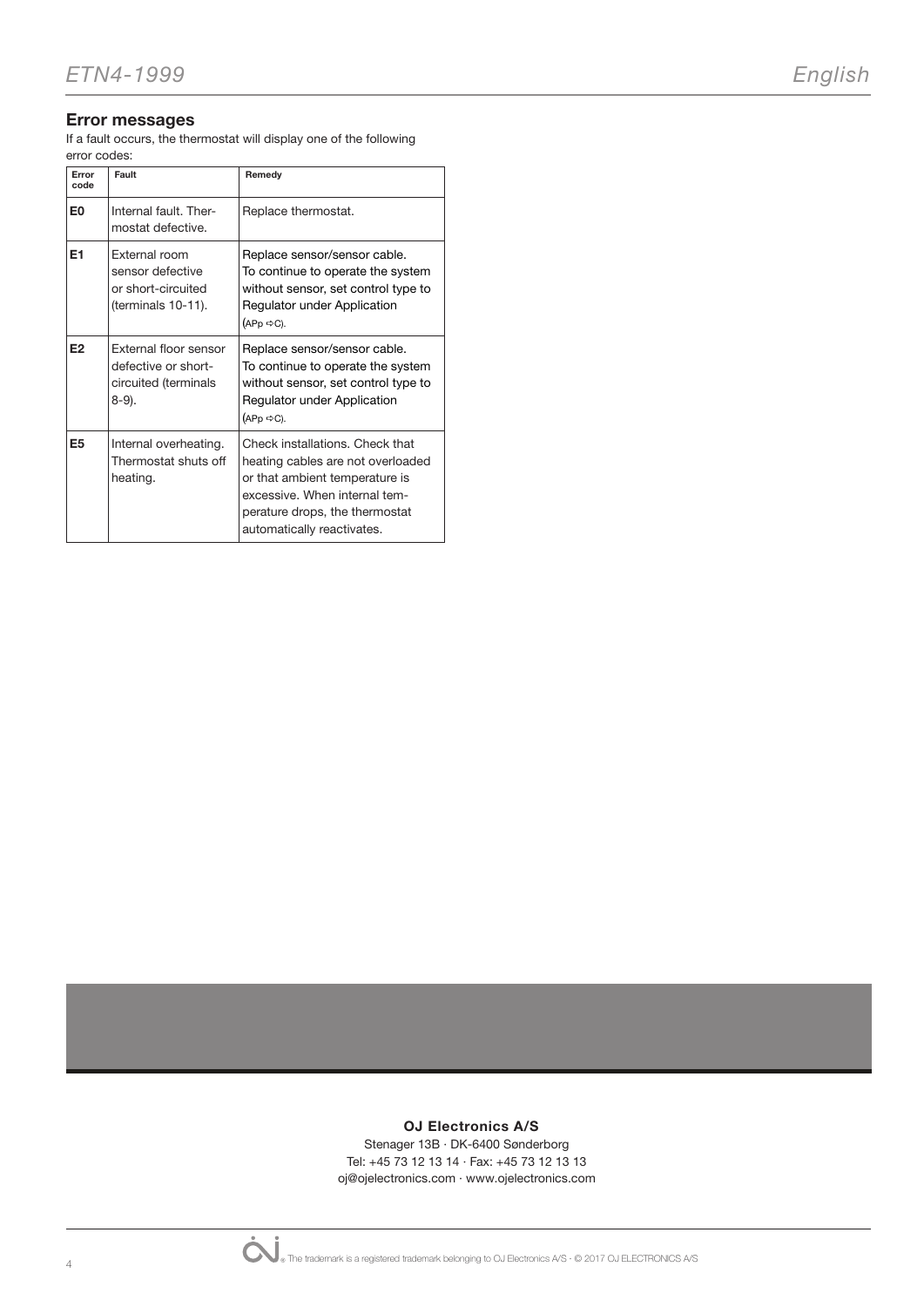



# Thermostat ETN4-1999 **Deutsch** BEDIENUNGSANLEITUNG

# Inhalt

| <b>TÄGLICHER GEBRAUCH</b> |  |
|---------------------------|--|
|                           |  |
|                           |  |
|                           |  |

# THERMOSTAT - SETUPMENÜ

# EINLEITUNG

ETN4-1999 ist ein All-in-One Thermostat für die Montage in Schaltschränken. Der Thermostat eignet sich für alle Anwendungsbereiche in denen maximaler Komfort und minimaler Energieverbrauch gefordert sind, z. B. elektrische Bodenheizung, Frostschutz, Eisund Schneeschmelze, Kühlung u. v. m. Am Thermostat lässt sich die gewünschte Temperatur zwischen -19,5 und +70 °C einstellen. Das große, hintergrundbeleuchtete Display gibt raschen Überblick über den Zustand, und mit 3 Navigationstasten ist das Menü leicht zu bedienen.

# ALLGEMEINE BEDIENUNG



| <b>FEHLERBEHEBUNG</b> |  |
|-----------------------|--|

| <u>FENLERDENEDUNG</u> |  |
|-----------------------|--|
|                       |  |
|                       |  |

# **Thermostat**

Mit dem Ein/Aus-Schalter wird der Thermostat durch Kippen des Schalterknopfs aus- "0" oder eingeschaltet "I". Bei ausgeschaltetem Thermostat "0", ist das Relais ausgeschaltet. Alle Einstellungen werden gespeichert.

Die Basisfunktionen, wie manuelle Temperatureinstellung und Thermostateinstellung, lassen sich sehr einfach vornehmen. Bei erster Tastenbetätigung wird die Hintergrundbeleuchtung eingeschaltet und erlischt erst wieder 30 Sekunden nach der letzten Aktivität.

# TÄGLICHER GEBRAUCH Temperatureinstellung

Der Thermostat verfügt über einen Temperatureinstellbereich von -19,5 bis +70 °C. Mit dem Menü ist es möglich, den Einstellungsbereich auf einen passenden, gewünschten Umfang zu begrenzen "SCA  $\Leftrightarrow$  Hi/Lo", "Li  $\Leftrightarrow$  Hi/Lo".

- Die gewünschte Temperatur mit der linken und rechten Taste einstellen. Die Temperatureinstellung wird blinkend am Display angezeigt.
- 5 Sekunden nach der Einstellung erfolgt die Anzeige dann kontinuierlich.

# Kindersicherung

Es besteht die Möglichkeit den betreffenden Thermostat bei Bedarf, z. B. an öffentlichen oder anderen Orten, zu verriegeln, um ein Ändern der Einstellungen zu verhinden.

- Dazu die linke und rechte Taste gleichzeitig 10 Sekunden lang betätigen. Das Symbol für lokale Verriegelung erscheint dann am Display.
- Zur Aufhebung der Kindersicherung wieder die linke und rechte Taste gleichzeitig 10 Sekunden lang betätigen.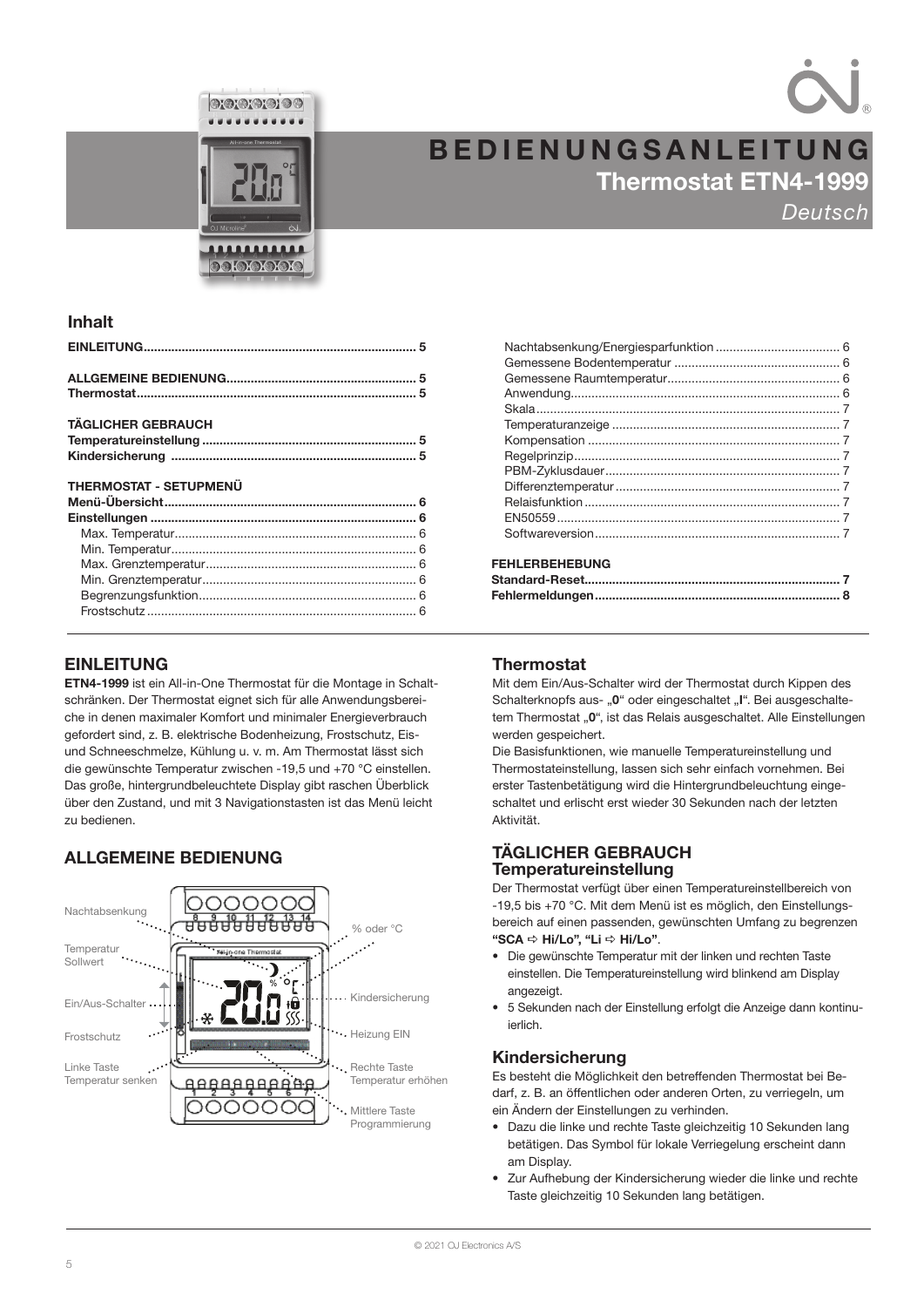# THERMOSTAT - SETUPMENÜ Menü-Übersicht

| Parameter                                                 | Displayanzeige                           |                                                                                                                                                  | Werkseinstellung                                                                     |
|-----------------------------------------------------------|------------------------------------------|--------------------------------------------------------------------------------------------------------------------------------------------------|--------------------------------------------------------------------------------------|
| Max. Temperatur                                           | $SCA \Rightarrow$                        | Hi<br>⇨<br>70                                                                                                                                    | 70 °C<br>$(0,0/+70 °C)$                                                              |
| Min. Temperatur                                           | $SCA \Rightarrow$                        | Lo $\Rightarrow$ -19,5                                                                                                                           | $-19.5 °C$<br>$(-19.5/+60 °C)$                                                       |
| Max. Grenztemperatur<br>BODEN *1                          | Li<br>⇨                                  | Hi<br>⇨<br>28                                                                                                                                    | 28 °C<br>$(-19,5/+70 °C + AUS)$                                                      |
| Min. Grenztemperatur<br>BODEN *1                          | Li<br>⇨                                  | $Lo \Rightarrow$<br>15                                                                                                                           | 15 °C<br>$(-19,5/+70 °C + AUS)$                                                      |
| Min. Begrenzungs-<br>temperatur<br>Begrenzungsfunktion *2 | Li<br>⇨                                  | Lo $\Rightarrow$ -19.5                                                                                                                           | $-19.5 °C$<br>$(-19,5/+70 °C + AUS)$                                                 |
| Frostschutz                                               | dEF<br>⇨                                 | 8,0                                                                                                                                              | 8 °C<br>$(0/+10 °C)$                                                                 |
| Nachtabsenkung *3                                         | nSb<br>⇨                                 | $-5,0$                                                                                                                                           | $-5 °C$<br>$(-19,9/+30 °C)$                                                          |
| Gemessene Bodentem-<br>peratur                            | FLo<br>⇨                                 | 24,5 (Beispiel) *4                                                                                                                               |                                                                                      |
| Gemessene Raumtem-<br>peratur                             | ro<br>⇨                                  | 21,5 (Beispiel) *4                                                                                                                               |                                                                                      |
| Anwendung                                                 | APp<br>$\Rightarrow$<br>⇨<br>⇨<br>⇨<br>⇨ | F<br>(Bodenfühler)<br>(Raumfühler)<br>A<br>Li<br>(Begrenzungs-<br>funktion)<br>AF (Raumfühler mit<br>Grenztempera-<br>tur im Boden)<br>C: Regler | F: Boden                                                                             |
| Skala                                                     | LCd<br>$\Rightarrow$                     | C                                                                                                                                                | $C = C$ elsius<br>$nU = Numerisch 0-100 %$                                           |
| Temperaturanzeige im<br>Startdisplay                      | dF<br>$\Rightarrow$                      | <b>SP</b>                                                                                                                                        | $SP =$ Sollwert<br>$(tP = Aktuelle Temp.)$                                           |
| Kompensation                                              | Adi<br>$\Rightarrow$                     | 24,5 (Beispiel)                                                                                                                                  | Aktuelle Temperatur<br>$(+/-10 °C)$                                                  |
| Regelprinzip                                              | PWM <>                                   | On                                                                                                                                               | On<br>(OFF)                                                                          |
| PBM-Zyklusdauer *5                                        | cyc<br>⇨                                 | 20                                                                                                                                               | 20 Minuten<br>(10-60 min.)                                                           |
| Differenztemperatur *6                                    | dIF<br>$\Rightarrow$                     | 0,4                                                                                                                                              | 0.4 °C<br>(0,3/10 °C)                                                                |
| Relaisfunktion                                            | rEL<br>⇨                                 | no                                                                                                                                               | no = normally open,<br>normal offen<br>(nc = normally closed,<br>normal geschlossen) |
| EN50559                                                   | PLi<br>⇨                                 | 0                                                                                                                                                | 0 min (0-20 min.)                                                                    |
| Softwareversion<br>$\epsilon$                             | SU<br>⇨<br>$\sim$                        | X,XX                                                                                                                                             |                                                                                      |

\*1 : Nur zugänglich bei auf APp ⇔ AF eingestellter Anwendung.<br>\*2 : Nur zugänglich bei auf APp ⇔ Li eingestellter Anwendung.

\*3 : Nur mit einer externen Zeitschaltuhr erhältlich.

\*4 : Bei keinem oder abgeschaltetem Fühler wird am Display - - angezeigt. \*5 : Nur zugänglich bei PWM => ON als Regelprinzip.

\*6 : Nur zugänglich bei PWM => OFF als Regelprinzip.

Wurde unter Anwendung Regler (C) gewählt, sind Boden- und Raumfühler abgeschal-tet und die Heizung wird nach einer Skala zwischen 0-10 gesteuert, d. h von 0-100 % Leistung.

# **Einstellungen**

Zur Einstellung der Parameterwerten ist die Programmiertaste in der Mitte 3 Sekunden lang zu betätigen. Am Display wird **SCA**  $\Rightarrow$  **HI**  $\Rightarrow$ 40 angezeigt. Zuerst 1 Sekunde lang SCA, danach HI, und schließlich 40. Der gewünschte Wert kann jetzt mit den Navigationstasten eingestellt werden. Um Zugang zu den nächsten Parameter zu erlangen, erneut die Programmiertaste betätigen. Wird 30 Sekunden lang keine Taste betätigt, kehrt das Programm zur Ausgangsanzeige zurück.

# Max. Temperatur

Die höchste Solltemperatur, auf die der Thermostat eingestellt werden kann.

# Min. Temperatur

Die niedrigste Solltemperatur, auf die der Thermostat eingestellt werden kann.

# Max. Grenztemperatur

Ist der Anwendungsbereich auf Raumfühler mit Grenztemperatur im Boden (AF) angepasst, lässt sich die maximal zulässige Bodentemperatur im Holzboden u. a. m. hier einstellen.

# Min. Grenztemperatur

Ist der Anwendungsbereich auf Raumfühler mit Grenztemperatur im Boden (AF) angepasst, lässt sich die minimal zulässige Bodentemperatur im Fliesenboden u. a. m. hier einstellen.

# Begrenzungsfunktion

Ist die Anwendung auf Begrenzungsfunktion (Li) eingestellt, kann die am niedrigsten gewünschte Temperatur bei der geheizt wird eingestellt werden.

# Frostschutz

Die niedrigste Temperatur für Frostschutz, bei Aktivierung der Funktion mittels externem Signal (Siehe Anleitung).

Beispiel: Der Sollwert ist eingestellt auf 25 °C.

Frostschutz = 8 °C, entspricht einer Solltemp. = 8 °C.

# Nachtabsenkung/Energiesparfunktion

Anzahl Grad, um die man die Solltemperatur ändern möchte. Die Nachtabsenkung wird mit negativem Vorzeichen (-) angegeben. Gesteuert mittels externem Signal (Siehe Anleitung).

Beispiel: Der Sollwert ist eingestellt auf 25 °C.

Die Energiesparfunktion = -5 °C, entspricht einer Solltemp. = 20 °C. Die Energiesparfunktion = +3 °C, entspricht einer Solltemp. = 28 °C.

# Gemessene Bodentemperatur

Anzeige der aktuellen Bodentemperatur (falls montiert).

Gemessene Raumtemperatur

Anzeige der aktuellen Raumtemperatur.

#### Anwendung

Einstellung des Thermostats. Angewandtes Regelprinzip wählen.

| Thermostat mit<br>Sensor für | $APPp \Leftrightarrow F$<br>Boden | $APp \Rightarrow A$<br>Raum | APp⇔LI<br>Begren-<br>zung | APp⇔AF<br>Raum/<br>Grenze | APp⇔C<br>Regler |
|------------------------------|-----------------------------------|-----------------------------|---------------------------|---------------------------|-----------------|
| Boden                        | X                                 |                             | X                         |                           | X               |
| Zimmer                       |                                   | X                           |                           |                           | X               |
| Zimmer und<br>Boden          | X                                 | X                           | $x^*$                     | X                         | X               |
| Ohne                         |                                   |                             |                           |                           | x               |

Hinweis: \*Raumfühler wird nicht benutzt.

| Boden (F): | Der Thermostat regelt nur die Bodentemperatur. |
|------------|------------------------------------------------|
|            | Ein Bodenfühler muss montiert sein.            |

Raum (A): Der Thermostat regelt nur die Raumtemperatur.

- Begrenzung (Li): Die Begrenzungsfunktion ist ein Ein/Aus-Modus,
	- bei dem nach Wahl der Funktion Li in der Anwendung die Grenze in Begrenzung niedrig ("Li"  $\Rightarrow$ "Lo") festgelegt wird. Liegt die gemessene Temperatur über der in "Li $\Rightarrow$  Lo" angegebenen Temperatur, wird die Temperatur normal auf den vom Benutzer gewählten Sollwert geregelt. Sinkt die Temperatur hingegen unter den angegebenen "Li a Lo"-Wert, unterbricht das Relais und am Display wird "Lo" angezeigt.

Die Begrenzungsfunktion (APp  $\Rightarrow$  Li) steht zur Wahl, wenn für die Aktivierung der Heizung eine Grenze festgelegt werden soll. Für die Begrenzungsfunktion kann nur ein Fühler benutzt werden, der am Bodenfühlereingang des Thermostats anzuschließen ist.

# Raum/Grenze (AF):

Der Thermostat regelt die Raumtemperatur mit min. und max. Grenzen für die Bodentemperatur. Ein Bodenfühler muss montiert sein.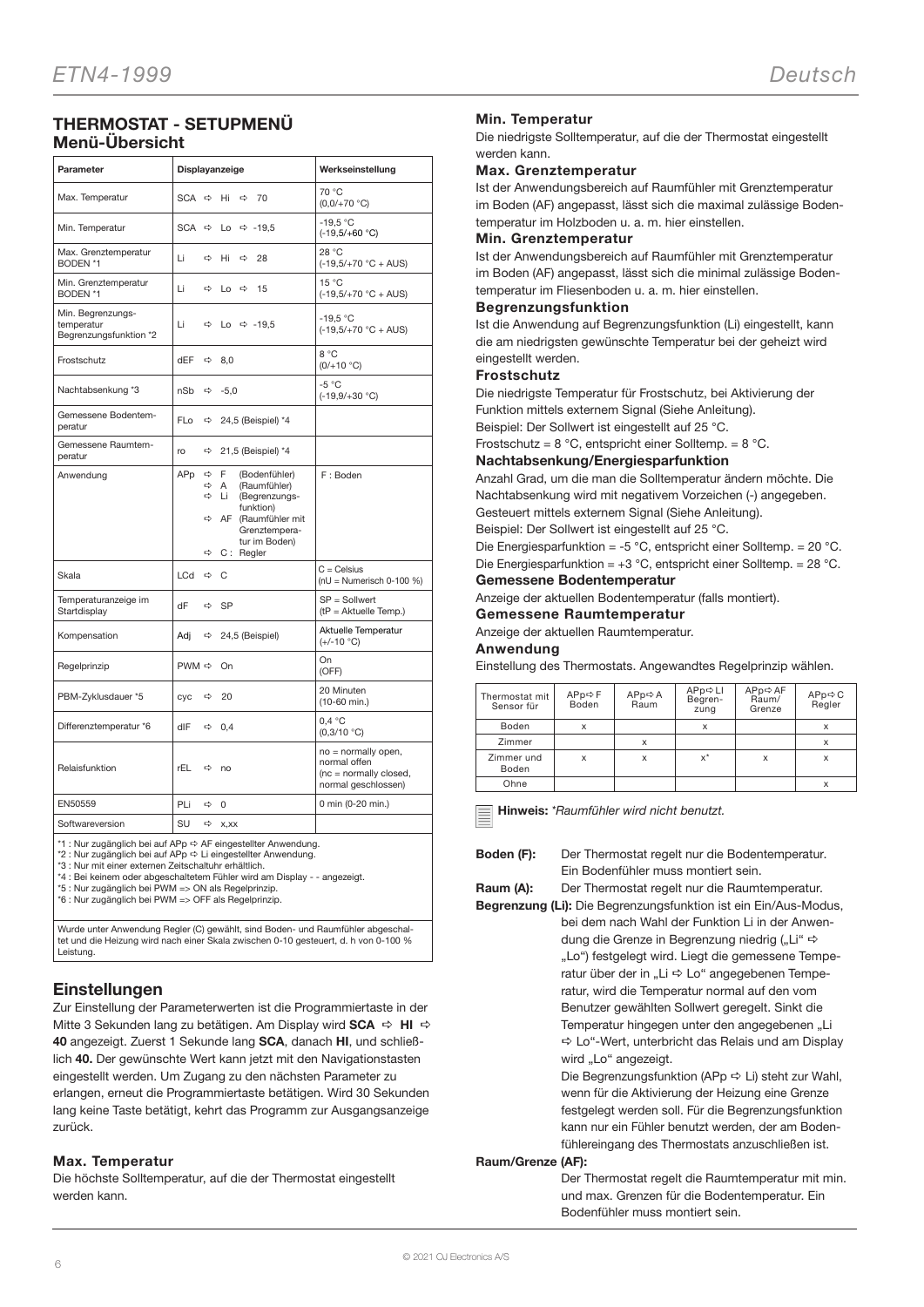#### Regler (C): Der Thermostat wirkt als einfacher Regler, es wird kein Fühler angewandt. Die Einstellung erfolgt in Prozent.

# Gleichzeitiger Betrieb mit "Reglermodus" und "Nachtabsenkung".

Werden gleichzeitig Reglermodus (APp  $\Rightarrow$  C) und "Nachtabsenkung" gewählt, ist die Nachtabsenkung in relativen Werten und die Frostsicherung in absoluten Werten in Prozent einzustellen.

Der Sollwert gibt in Prozent die Zeit an, während welcher die Einheit im PBM-Zyklus eingeschaltet ist, typisch min. 20 Min.; der Senkungsgrad ist in Prozent des Sollwerts angegeben.

Der Sollwert multipliziert mit dem Senkungsgrad ergibt den Einschaltgrad.

Z. B.: Der Sollwert wird mit 60 % und der Senkungsgrad mit 25 % angegeben. Daraus ergibt sich ein Einschaltgrad von  $(0.60 \times 0.25 = 0.15) = 15 \%$ . Grafisches Beispiel hier:

| Lokale<br>Absenkung |  |  | Sollwert             |
|---------------------|--|--|----------------------|
| im<br>APp-"C"-      |  |  | nSb<br>Senkungsgrad  |
| Modus               |  |  | nSb<br>Einschaltgrad |

Das Diagramm ist wie folgt zu verstehen:

Links entspricht 100 % des PBM-Zyklus, mit jedem Strich nimmt die Zeit in der geheizt wird mit 20 % von 100 % ab.

Schwarz dargestellt ist die über den Sollwert hinausgehende Zeit in Prozent in der abgeschaltet ist. Der dunkelgraue Bereich entspricht zusammen mit dem hellgrauen der Zeit in Prozent, während der betrieben wird wenn nSb nicht aktiviert ist. Wird nSb aktiviert, ist auch im dunkelgrauen Bereich abgeschaltet.

Hellgrau ist die Zeit in Prozent während der betrieben wird, wenn nSb mit den obenstehenden Werten aktiviert ist.

Der Senkungsgrad "Nachtabsenkung" (nSb) ist auf 30 % voreingestellt.

nSb ist bei Lieferung nicht aktiviert.

Die Frostsicherung "dEF" hat den angegebenen Einschaltgrad und wird vom Senkungsgrad in nSb nicht beeinflusst.

# Skala

Zur Wahl steht Grad Celsius und eine nummerische Skala. Bei nummerischer Skala wird die Temperatur auf einer Skala von 0,0 bis 10,0 eingestellt, wobei 0,0 der min. Temperatur (SCA  $\Leftrightarrow$  Lo) und 10,0 der max. Temperatur (SCA  $\Rightarrow$  Hi) entspricht.

# Temperaturanzeige

Die Temperatur, die bei Displaystart angezeigt werden soll; der Sollwert (SP) oder die aktuell gemessene Temperatur (tP).

# Kompensation

Entspricht die gemessene Temperatur (gemessen mit einem Thermometer) nicht dem Thermostatwert, lasst sich der Thermostat justieren, um die Abweichung zu kompensieren.

# Regelprinzip

Zur Wahl stehen PBM- oder EIN/AUS-Regelung. PBM ist ein modernes Regelprinzip, das sich auf die effizienteste und wirtschaftlichste Nutzung ausrichtet und z. B. zur Wohnungssteuerung angewandt wird. Die EIN/AUS-Regelung ist eine herkömmliche Differenzregelform (z. B. 0,3 °C) für andere Anwendungen.

# PBM-Zyklusdauer

Gewünschte Zyklusdauer bei Anwendung der PBM-Regelung. Empfohlen min. 20 min.

# Differenztemperatur

Gewünschte Differenztemperatur bei Anwendung der EIN/AUS-Regelung. Eine Erhöhung der Differenztemperatur bewirkt weniger Relaisschaltungen.

# Relaisfunktion

Bei Heizbedarf muss das Relais in Position Normal offen (NO) stehen. Wird die Thermostatsteuerung für Kühlung eingesetzt, ist das Relais auf Normal geschlossen (NC) umzustellen.

# EN50559

Dieser Thermostat entspricht der Norm EN 50559 (VDE 0705-559) für elektrische Fußbodenheizung. Diese Richtlinie gilt für elektrische Fußbodenheizung mit einem maximalen Fußbodengewicht von 4 kN/m². Um Hotspots bei unbeabsichtigter Abdeckung der Oberfläche zu vermeiden, lässt sich die Heizfunktion gemäß EN/ DIN zeitlich begrenzen.

Bitte beachten, dass diese Funktion für andere Heizungsanwendungen, wie Wand- und/oder Deckenheizung, nicht anwendbar ist. Ist eine unbeabsichtigte Abdeckung des Fußbodens vorhersehbar bzw. nicht ausgeschlossen, ist die korrekte Zeitdauer ein-

zuschätzen, während der die Fußbodenheizung zeitlich begrenzt sein muss.

Die Heizung kann mit einer festgelegten Anzahl von 0 - 20 Minuten pro Stunde begrenzt werden.

#### Beispiel:

Kann ein Abdecken des Fußbodens vorkommen, ist eine Begrenzung der Heizung über eine Anzahl Minuten erforderlich, um Hotspots am Fußboden zu vermeiden.

Soll der Thermostat maximal 90 % der Zeit für Heizung sorgen, ist er um 10 % zu begrenzen.

10 % einer Stunde sind 6 Minuten.

6 min. in das EN50559-Menü eingeben, um die Heizung um 10 % zu senken.

Formel zur Kalkulation der einzugebenden Anzahl Minuten in das EN50559-Menü – falls eine durchschnittliche Heizleistung bereitgestellt werden soll:



Hinweis! Ist das Ergebnis der Gleichung negativ, hat keine Eingabe zu erfolgen.

# Softwareversion

Anzeige der Softwareversion des Thermostats.

# FEHLERBEHEBUNG Standard-Reset

Ermöglicht die Rückstellung auf die Werkseinstellung. Ihre persönliche Einstellungen im Thermostat wird dabei gelöscht. Die mittlere Taste 10 Sekunden lang betätigen. Das Display erlischt und schaltet sich wieder ein. Die Anwendung (APp  $\Rightarrow$  F) wird am Display gefolgt von der Solltemperatur angezeigt.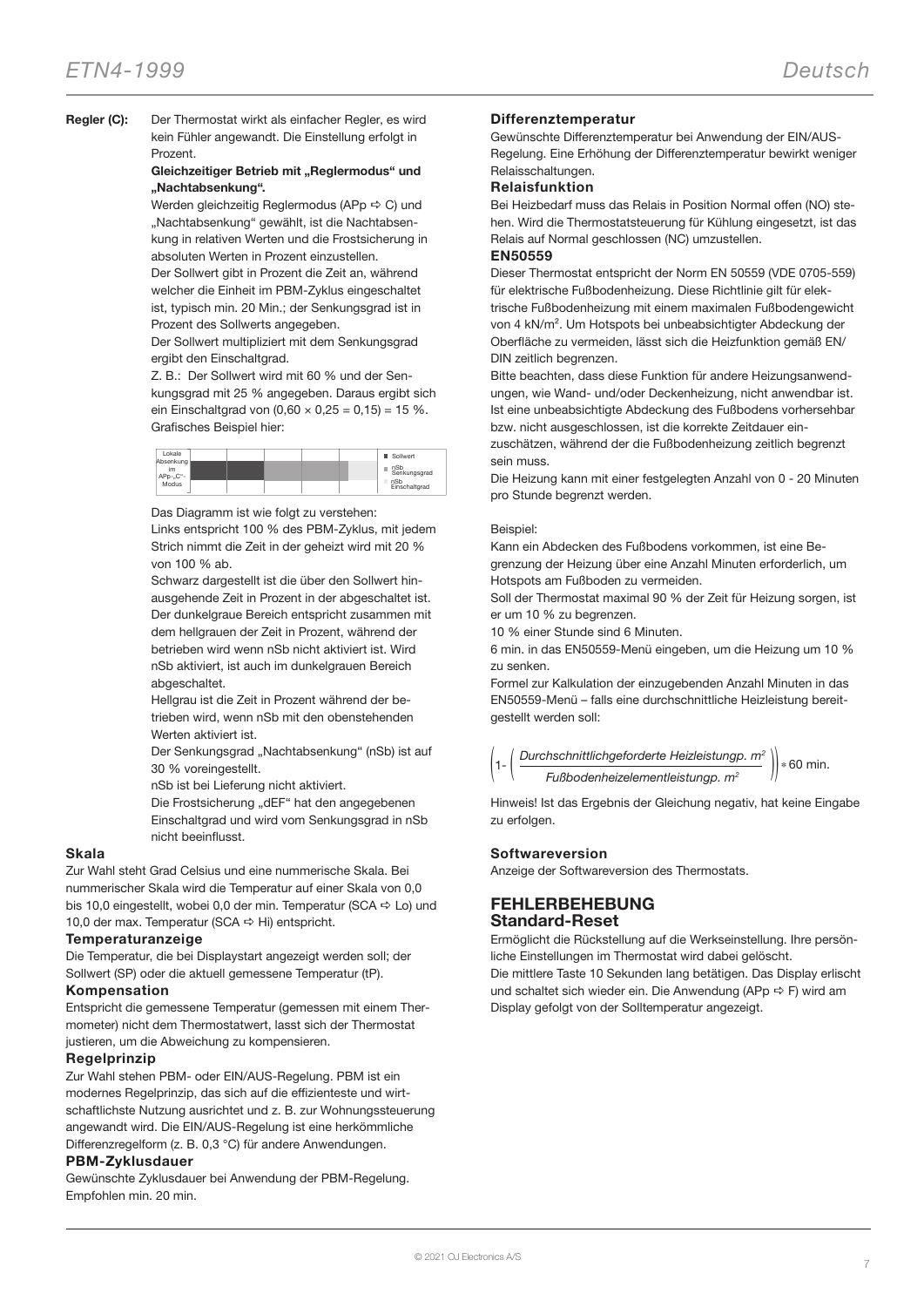# Fehlermeldungen

Bei Auftreten eines Fehlern zeigt der Thermostat einen der folgenden Fehlercodes an:

| Fehlercode     | Ursache                                                                           | Lösung                                                                                                                                                                                          |
|----------------|-----------------------------------------------------------------------------------|-------------------------------------------------------------------------------------------------------------------------------------------------------------------------------------------------|
| E <sub>0</sub> | Interner Fehler.<br>Thermostat defekt.                                            | Thermostat austauschen.                                                                                                                                                                         |
| E1             | <b>Externer Raum-</b><br>fühler defekt oder<br>kurzgeschlossen<br>(Klemme 10-11). | Fühler/Fühlerkabel austau-<br>schen. Für fortgesetzten Betrieb<br>ohne Fühler kann der Thermos-<br>tat auf Regler unter Anwendung<br>$(APP \Rightarrow C)$ eingestellt werden.                  |
| E <sub>2</sub> | <b>Externer Boden-</b><br>fühler defekt oder<br>kurzgeschlossen<br>(Klemme 8-9).  | Fühler/Fühlerkabel austau-<br>schen. Für fortgesetzten Betrieb<br>ohne Fühler kann der Thermos-<br>tat auf Regler unter Anwendung<br>$(APP \Leftrightarrow C)$ eingestellt werden.              |
| E <sub>5</sub> | Interne Überhit-<br>zung, der Thermo-<br>stat schaltet die<br>Heizung aus.        | Installation kontrollieren. Zu<br>hohe Leistung der Heizkabel/zu<br>hohe Umgebungstemperatur.<br>Bei fallender interner Tempera-<br>tur schaltet sich der Thermostat<br>automatisch wieder ein. |

# OJ Electronics A/S

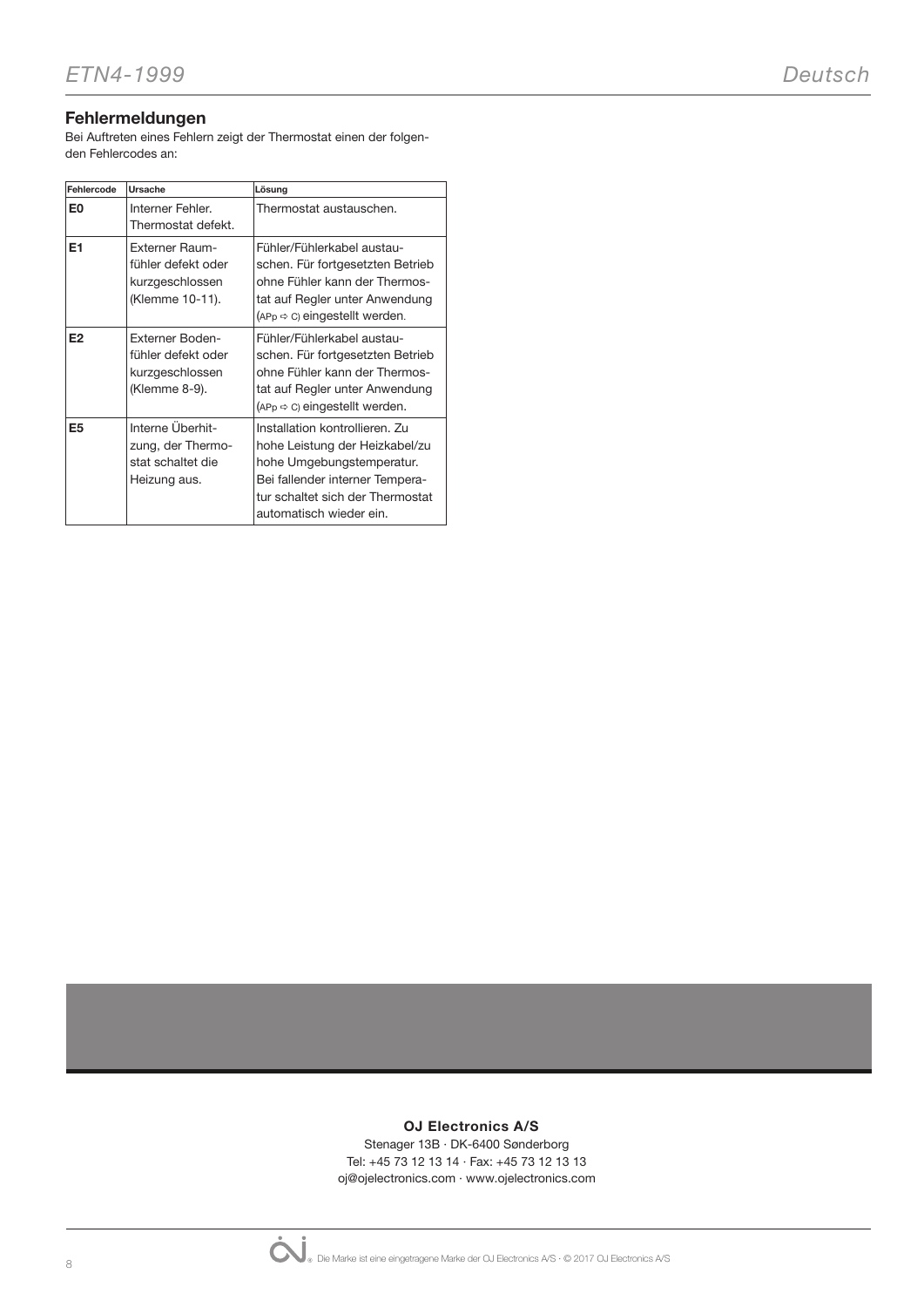



# Термостат ETN4-1999 Русский РУКОВОДСТВО

# Содержание

| ОБЩИЕ ПРИНЦИПЫ РАБОТЫ       |  |
|-----------------------------|--|
|                             |  |
| ЕЖЕДНЕВНОЕ ИСПОЛЬЗОВАНИЕ    |  |
|                             |  |
|                             |  |
| НАСТРОЙКИ ТЕРМОСТАТА – МЕНЮ |  |
|                             |  |
|                             |  |
|                             |  |
|                             |  |
|                             |  |
|                             |  |
|                             |  |
|                             |  |

# ВВЕДЕНИЕ

Термостат «все в одном» ETN4-1999 устанавливается на DIN-рейку в щитке управления. Он подходит для различных случаев установки, где требуется максимальный комфорт при минимальном потреблении энергии, например, электрический обогрев пола, предотвращение замерзания помещений, для снеготаяния и антиобледенения, охлаждения и т. п. Можно установить необходимую температуру в диапазоне от -19.5 до +70°C. Большой дисплей с подсветкой позволяет четко видеть состояние термостата, а три кнопки позволяют легко перемещаться по меню и использовать функции термостата.

# ОБЩИЕ ПРИНЦИПЫ РАБОТЫ



| Ночное понижение температуры/функция |  |
|--------------------------------------|--|
|                                      |  |
|                                      |  |
|                                      |  |
|                                      |  |
|                                      |  |
|                                      |  |
|                                      |  |
|                                      |  |
|                                      |  |
|                                      |  |
|                                      |  |
|                                      |  |
|                                      |  |
|                                      |  |

# ПОИСК НЕИСПРАВНОСТЕЙ

# термостата

Кнопка ВКЛ./ВЫКЛ. используется для включения или выключения термостата ("I" или "0").

Когда кнопка ВКЛ./ВЫКЛ. находится в положении "0", реле дезактивировано. Все установки сохранены. Основные функции, такие, как установка температуры и настройка термостата достаточно простые.

При нажатии любой кнопки загорается подсветка дисплея и остается включенной в течение 30 секунд после последнего нажатия кнопки.

# ЕЖЕДНЕВНОЕ ИСПОЛЬЗОВАНИЕ Установка температуры

Термостат имеет диапазон установки заданной температуры от -19.5 до +70 °C. При помощи меню можно ограничить температурный диапазон в определенных пределах "SCA  $\Rightarrow$  Hi/Lo", "Li  $\Rightarrow$  Hi/ Lo".

- Необходимая температура устанавливается при помощи левой или правой кнопки. Значение заданной температуры будет мигать на дисплее.
- Через 5 секунд после установки значение заданной температуры будет светиться постоянно.

# Защита от детей

Позволяет исключить несанкционированное управление термостатом детьми или при установке его в общественных местах.

- Одновременно нажмите правую и левую кнопки термостата и удерживайте их в таком положении 10 сек. На дисплее появится символ блокировки установок.
- Режим блокировки может быть снят одновременным нажатием правой и левой кнопки в течение 10 сек.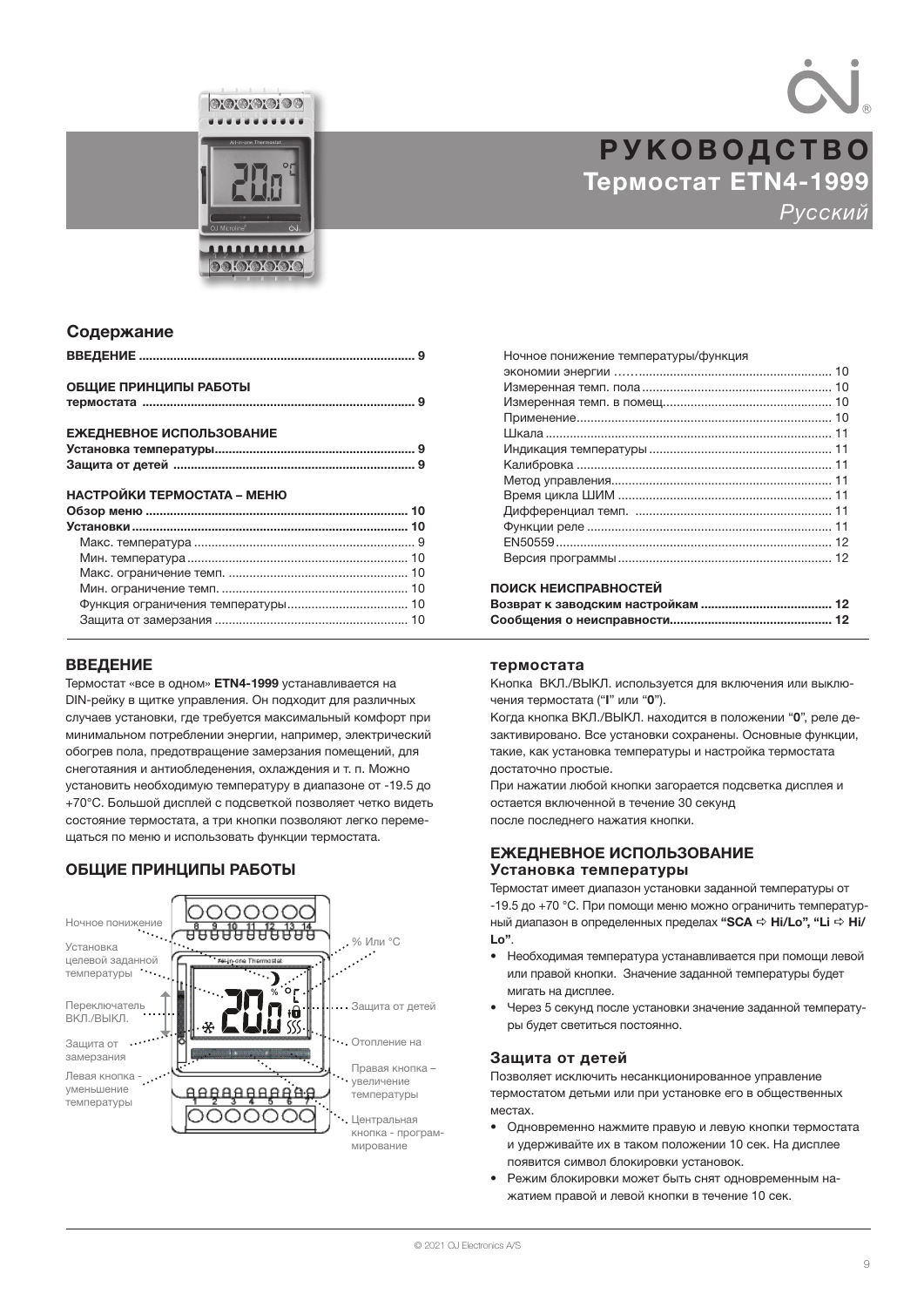# НАСТРОЙКИ ТЕРМОСТАТА – МЕНЮ Обзор меню

| Параметр                                                               | Индикация на дисплее                                                                                                                                                                                                                                                   | Заводские<br>установки                                   |
|------------------------------------------------------------------------|------------------------------------------------------------------------------------------------------------------------------------------------------------------------------------------------------------------------------------------------------------------------|----------------------------------------------------------|
| Макс. температура                                                      | $SCA \Rightarrow$<br>Hi<br>$\Rightarrow$<br>70                                                                                                                                                                                                                         | 70 °C<br>$(0,0/+70 °C)$                                  |
| Мин. температура                                                       | <b>SCA</b><br>⇨<br>$\Rightarrow$<br>$-19.5$<br>Lo                                                                                                                                                                                                                      | $-19.5 °C$<br>$(-19.5/+60 °C)$                           |
| Макс. ограничение<br>темп. ПОЛА *1                                     | Li<br>$\Rightarrow$<br>Hi<br>$\Rightarrow$<br>28                                                                                                                                                                                                                       | 28 °C<br>$(-19.5/+70 °C +$<br>ВЫКЛ)                      |
| Мин. ограничение<br>темп. ПОЛА *1                                      | Li<br>$\Leftrightarrow$ Lo $\Leftrightarrow$<br>- 15                                                                                                                                                                                                                   | 15 °C<br>$(-19.5/+70 °C +$<br>ВЫКЛ)                      |
| Мин. ограничение<br>темп. Функция огра-<br>ничения темпера-<br>туры *2 | Li<br>☆ Lo ☆-19,5                                                                                                                                                                                                                                                      | $-19.5 °C$<br>$(-19.5/+70 °C +$<br>ВЫКЛ)                 |
| Защита от замер-<br>зания                                              | dEF<br>⇨<br>8.0                                                                                                                                                                                                                                                        | 8 °C<br>$(0/+10 °C)$                                     |
| Ночное понижение<br>температуры *3                                     | nSb<br>$-5.0$<br>⇨                                                                                                                                                                                                                                                     | $-5 °C$<br>$(-19.5/+30 °C)$                              |
| Измеренная темпе-<br>ратура пола                                       | FLo<br>24.5 (пример) *4<br>⇨                                                                                                                                                                                                                                           |                                                          |
| Измеренная темпе-<br>ратура воздуха                                    | 21.5 (пример) *4<br>ro<br>⇨                                                                                                                                                                                                                                            |                                                          |
| Применение                                                             | APp<br>$\Rightarrow$<br>E<br>(Датчик темп. пола)<br>⇨<br>A<br>(Датчик темп. воздуха)<br>$\Rightarrow$<br>Li<br>(Функция ограничения<br>температуры)<br>⇨<br>АГ (Датчик температуры<br>воздуха с датчи-<br>ком- ограничителем<br>температуры пола)<br>⇨<br>С: Регулятор | F: Пол                                                   |
| Шкала                                                                  | LCd<br>$\Leftrightarrow$ C                                                                                                                                                                                                                                             | С = Цельсий<br>(nU = числовой<br>$0-100 \%$              |
| Первоначальная<br>индикация темп. на<br>дисплее                        | dF<br><b>SP</b><br>⇨                                                                                                                                                                                                                                                   | SP = Заданная<br>темп.<br>(tP = Реальная<br>температура) |
| Калибровка                                                             | Adj<br>⇒ 24.5 (пример)                                                                                                                                                                                                                                                 | Реальная темпе-<br>ратура<br>(+/- 10 °C)                 |
| Метод управления                                                       | $PWM \Rightarrow$<br>On                                                                                                                                                                                                                                                | Вкл.<br>(ВЫКЛ)                                           |
| Время цикла ШИМ *5                                                     | cyc<br>⇨<br>20                                                                                                                                                                                                                                                         | 20 минут<br>(10-60 мин.)                                 |
| Дифференциал<br>температур *6                                          | dIF<br>⇨<br>0.4                                                                                                                                                                                                                                                        | 0.4 °C<br>(0.3/10 °C)                                    |
| Функции реле                                                           | rEL<br>⇨<br>no                                                                                                                                                                                                                                                         | no = норм. откр.<br>$(nc = \text{HopM})$ .<br>закр.)     |
| EN50559                                                                | PLi<br>⇨<br>0                                                                                                                                                                                                                                                          | 0 мин. (0-20 мин.)                                       |
| Версия программы                                                       | SU<br>$\Rightarrow$<br>X.XX                                                                                                                                                                                                                                            |                                                          |

 $*1:$  Доступно, если в разделе «Применение» выбран APp  $\Leftrightarrow$  AF.

\*2 : Доступно, если в разделе «Применение» выбран APp ⇔ Li.<br>\*3 : Используется только с выносным таймером.

\*4 : Индикация на дисплее - - при отсутствии или отключении датчика \*5 : Доступно, если в разделе «Метод управления» ВКЛ. ШИМ.

\*6 : Доступно, если в разделе «Метод управления» ВЫКЛ. ШИМ.

Если в разделе «Применение» выбран Регулятор (C), датчики температуры пола и воздуха отключаются и нагрев регулируется по шка

мощности системы 0-100 %.

# Установки

Для установки значения параметров нажмите и удерживайте центральную кнопку в течение 3-х секунд. На дисплее появится SCA → Ні → 40. Первоначально в течение одной секунды появится символ SCA, затем Hi и наконец, 40. Теперь можно установить нужные значения при помощи навигационных кнопок. Для перехода к следующему параметру нажмите кнопку программирования снова. Если в течение 30 секунд не нажимается ни одна кнопка, дисплей вернется в исходное состояние.

#### Макс. температура

Самая высокая температура, которую можно установить на термостате.

#### Мин. температура

Самая низкая температура, которую можно установить на термостате.

#### Макс. ограничение температуры

Устанавливается максимальная допустимая температура пола с целью предотвращения перегрева и повреждения деревянного или другого покрытия пола при работе термостата с датчиком температуры воздуха и датчиком-ограничителем температуры пола (AF).

#### Мин. Ограничение температуры

Устанавливается минимальная допустимая температура пола для напольной плитки или другого покрытия пола при работе термостата с датчиком температуры воздуха и датчиком-ограничителем температуры пола (AF).

#### Функция ограничения температуры

В разделе «использование» (APp) на символе (Li), можно установить наименьшую температуру, при которой будет осуществляться нагрев.

#### Защита от замерзания

Минимальная температура для предотвращения замерзания, когда режим активируется посредством подачи внешнего сигнала (См Инструкции).

Пример: заданная температура 25 °C.

Температура предотвращения замерзания = 8 °C. Это означает, что установка температуры = 8 °C.

# Ночное понижение температуры / функция экономии энергии

Заданная температура должна быть уменьшена. Установка ночного понижения температуры устанавливается со знаком (-). Режим активируется посредством подачи внешнего сигнала (См Инструкции).

Пример: заданная температура 25 °C.

Температура энергосбережения = -5 °C. Это означает, что установка температуры = 20 °C.

Температура энергосбережения = +3 °C. Это означает, что установка температуры = 28 °C.

#### Измеренная температура пола

На дисплее индикация измеренной температуры пола (если подключен датчик температуры пола).

#### Измеренная температура воздуха

На дисплее индикация измеренной температуры воздуха в помещении.

#### Применение

Установите режим работы термостата. Выберите необходимый метод управления.

| Термостат с<br>датчиком для | APp⇔F<br>Пол | $APp \Rightarrow A$<br>Помеще-<br>ние | APp⇔LI<br>Ограниче-<br>ние | APp⇔AF<br>Помещение/<br>ограничение<br>температуры<br>пола | АРр⇔ С<br>Регулятор |
|-----------------------------|--------------|---------------------------------------|----------------------------|------------------------------------------------------------|---------------------|
| Пол                         | X            |                                       | X                          |                                                            | x                   |
| Комната                     |              | x                                     |                            |                                                            | x                   |
| Номер и пол                 | X            | x                                     | $x^*$                      | x                                                          | x                   |
| Без                         |              |                                       |                            |                                                            | x                   |

Предупреждение: \* Датчик помещения не в пользе.

Пол (F): Термостат контролирует только температуру пола. Должен быть подключен датчик температуры пола.

Помещение (A): Термостат контролирует только температуру воздуха в помещении.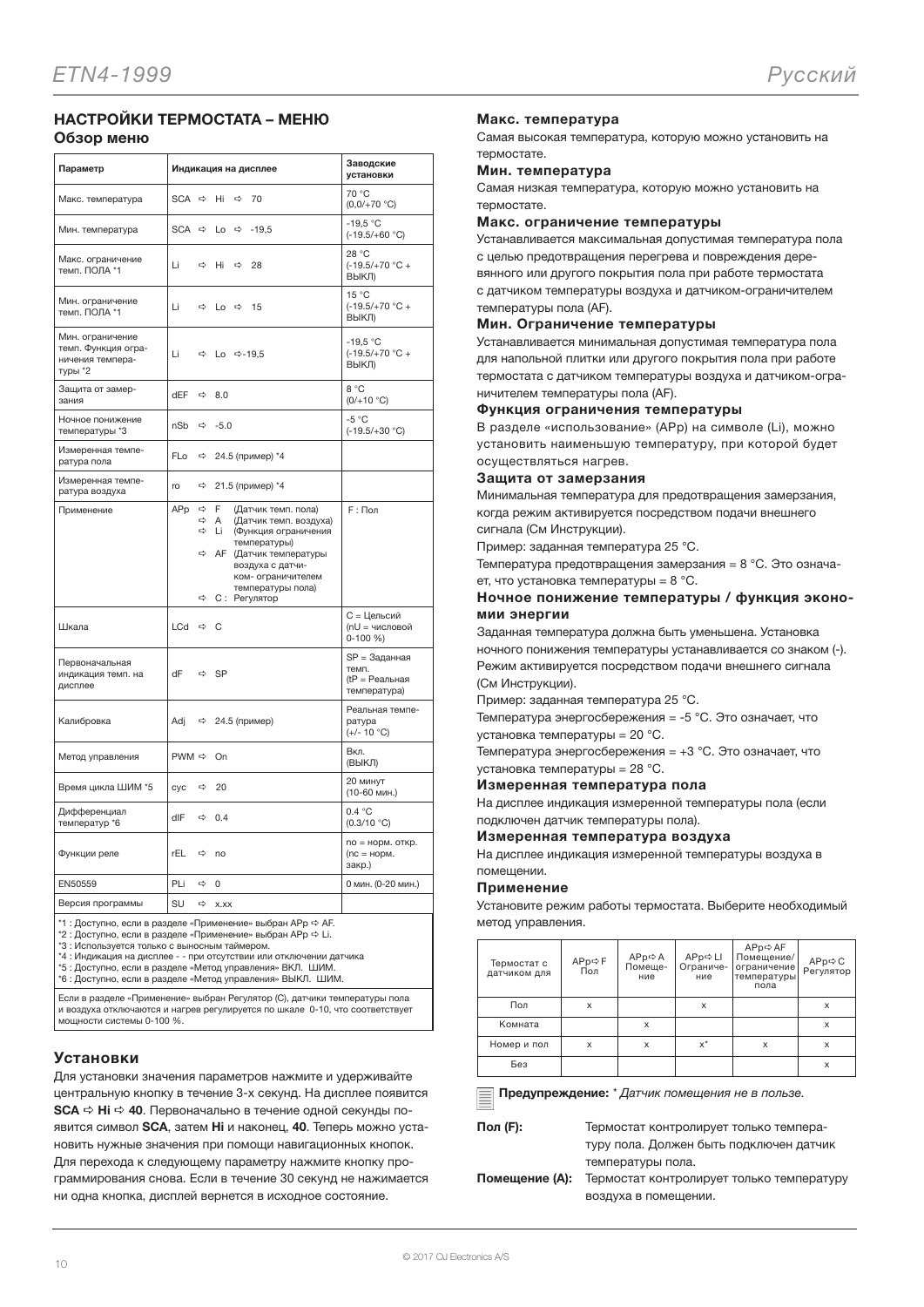Ограничение (Li): Функция ограничения температуры вкл/ выкл, позволяет установить минимальное ограничение температуры ("Li"  $\Rightarrow$  "Lo") после выбора символа Li в разделе APp. Если температура выше, чем установлена в разделе "Li" $\Rightarrow$ "Lo", то она регулируется обычным способом в соответствии с установленным пользователем значением. И наоборот, если температура опускается ниже установленного в разделе "Li" $\Rightarrow$ "Lo"значения, то реле отключается и на дисплее появляется символ "Lo". Функцию ограничения температуры (APp  $\Rightarrow$  Li) необходимо устанавливать, если необходимо ограничить температуру в тех случаях, когда разрешена подача тепла. Для функции ограничения температуры используется только один датчик, который должен быть подключен к входу датчика температуры пола на термостате.

# Помещение/ограничение

температуры пола (AF): Термостат контролирует температуру воздуха в помещении с одновременным регулированием минимального или максимального ограничения температуры пола. Должен быть подключен датчик температуры пола.

Регулятор (C): Термостат работает в режиме простого регулятора и датчики температуры не используются. Установка мощности нагрева производится в процентах.

> Режим "Регулятор" в сочетании с режимом "Ночного понижения температуры".

Если выбраны оба режима (АРр  $\Rightarrow$  С) и "Night setback", то ночное понижение температуры регулируется в соответствии с абсолютными величинами в % в соответствии с установленным режимом предотвращения замерзания. Заданное значение (в %) определяет время, во время которого устройство остается активированным в соответствии с циклом широтно-импульсной модуляции и которое обычно составляет 20 минут, в то время как уровень понижения температуры определяется в процентном отношении от установленного значения. Заданное значение, умноженное на уровень понижения температуры и дает уровень активации.

Пример: Если заданное значение установлено на отметке 60 % и ночное понижение температуры установлено 25 %, то степень активации будет (0.60 x 0.25 =  $0.15$ ) = 15 %.

#### Графический пример:

| Покальное<br>понижение<br>температуры в<br>разделе АРр в<br>режиме<br>регулятора "С" | <b>Установка</b><br>nSb<br>неактивно<br>nSb степень<br>активации |
|--------------------------------------------------------------------------------------|------------------------------------------------------------------|
|--------------------------------------------------------------------------------------|------------------------------------------------------------------|

 Диаграмму следует читать следующим образом:

Самая крайняя область слева – это 100%

продолжительность широтно-импульсной модуляции, в то время как вертикальные линии

Указывают последовательное 20% понижение времени нагрева по отношению к 100 %.

Черная область показывает время отключения в %, по отношению к заданному значению.

Вместе со светло серой областью черная область показывает соответственно время работы системы, когда режим

ночного понижения температуры (nSb) не активирован, а темно серая область

показывает, когда режим nSb активирован.

Светло серая область показывает соответственно время работы, когда режим

nSb активирован, как указано выше. Уровень значения по умолчанию "ночного понижения температуры" (nSb) составляет 30 %.

Режим nSb не активируется по умолчанию. Режим предотвращения замерзания "dEF" имеет определенную степень активации и не зависит от степени активации режима nSb.

#### Шкала

Выберите шкалу в градусах Цельсия или числовую шкалу. Если выбрана числовая шкала, то значения температуры устанавливаются от 0.0 до 10.0, где 0.0 соответствует минимальной температуре (SCA  $\Rightarrow$  Lo), а 10.0 - максимальной (SCA  $\Rightarrow$  Hi). Индикация температуры

Определяется первоначальная индикация температуры на дисплее: заданная (SP) или реальная измеренная температура.

#### Калибровка

Если реальная температура (измеренная при помощи термометра) отличается от температуры на дисплее, то необходимо внести корректировку и установить разницу температур.

# Метод управления

Можно выбрать метод управления - ШИМ (широтно-импульсная модуляция) или режим ВКЛ./ВЫКЛ. ШИМ является современным методом управления, который рассчитывает наиболее эффективный и экономичный режим обогрева домов и других зданий. Метод ВКЛ./ВЫКЛ., используется для других целей и является традиционным методом управления, включающим и выключающим нагревательную систему при перепаде температур (к примеру, 0.3 °C).

#### Время цикла ШИМ

Можно установить время цикла при использовании метода управления ШИМ. Рекомендуется устанавливать, как минимум 20 минут.

#### Дифференциал температур

Позволяет установить дифференциал температур, активирующий подачу тепла при методе управления ВКЛ./ВЫКЛ. Чем больше дифференциал, тем меньше число срабатываний реле. Функции реле

При использовании термостата в режиме нагрева, контакты реле должны быть нормально открыты (NO). Если термостат используется в режиме охлаждения, то контакты реле должны быть нормально закрыты (NC).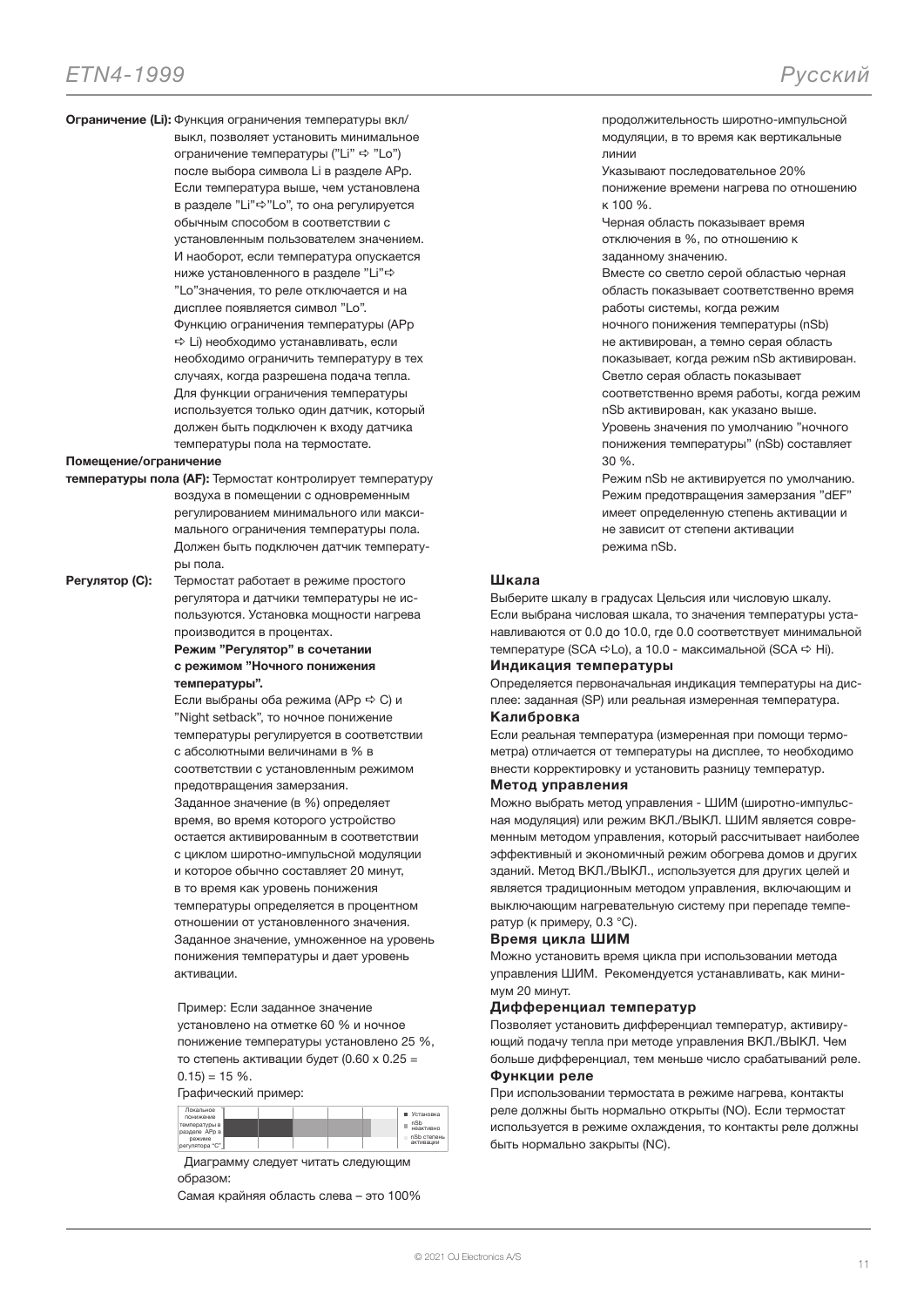# EN50559

Данный термостат предназначен для электрического обогрева пола в соответствии с директивами EN 50559 (VDE 0705-559). Регулирование действует для электрического обогрева пола с максимальной нагрузкой на пол 4 кН/м². Чтобы избежать точечного перегрева поверхности пола функцию нагрева можно временно ограничить в соответствии с EN/DIN. Обратите внимание, что данная функция не применима для других способов нагрева, таких как обогрев стен и/или потолка.

Если заранее предвидеть несанкционированный перегрев покрытия пола, важно правильно оценить промежуток времени, в течение которого нагрев пола должен быть временно ограничен.

Нагрев может быть ограничен на определенное количество минут в час в диапазоне 0 – 20 минут.

#### Пример:

Если на полу есть предметы, которые могут вызвать точечный перегрев пола, нагрев на несколько минут должен быть ограничен, чтобы избежать такого перегрева.

Если вы хотите, чтобы термостат работал для нагрева максимум до 90% времени, нагрев должен быть ограничен на 10%.

10% в течение одного часа это 6 минут.

Чтобы снизить нагрев на 10%, введите в разделе меню EN50559 значение 6 мин.

Уравнение для расчета количества минут для ввода в меню EN50559 для обеспечения среднего эффекта нагрева:

$$
\left(1 - \left(\begin{array}{c}\text{Желаемый средний тепловой эффект на. м²}\\ \text{Эффективность нагревательного элемента обогрева пола на. м²}\end{array}\right)\right)_{60 \text{ мин.}}
$$

Внимание! Если результат уравнения отрицательный – никаких значений вводить не надо.

#### Версия программы

Индикация на дисплее версии программного обеспечения.

# ПОИСК НЕИСПРАВНОСТЕЙ Возврат к заводским настройкам

Можно восстановить заводские настройки термостата. В данном случае Ваши персональные установки будут удалены. Нажмите и удерживайте центральную кнопку термостата в течение 10 сек. Дисплей кратковременно погаснет и загорится снова. После этого на дисплее появится символ (АРр  $\Leftrightarrow$  F).

# Сообщения о неисправности

При неисправности на дисплее ведомого термостата появится один из следующих кодов неисправности:

| Код<br>неисправности | Неисправность                                                                                                   | Способ устранения<br>неисправности                                                                                                                                                                                    |
|----------------------|-----------------------------------------------------------------------------------------------------------------|-----------------------------------------------------------------------------------------------------------------------------------------------------------------------------------------------------------------------|
| E <sub>0</sub>       | Внутренняя<br>неисправность.<br>Термостат вышел<br>из строя.                                                    | Замените термостат.                                                                                                                                                                                                   |
| E1                   | Отключение<br>или короткое<br>замыкание<br>ВЫНОСНОГО<br>датчика<br>температуры<br>воздуха (клеммы<br>$10-11$ ). | Замените датчик/<br>кабель датчика. Для<br>продолжения работы<br>системы без датчика,<br>переведите термостат<br>в режим работы в<br>качестве Регулятора<br>в разделе меню<br>«Применение»<br>$(APp \Rightarrow C$ ). |
| E <sub>2</sub>       | Отключение<br>или короткое<br>замыкание<br><b>ВЫНОСНОГО</b><br>датчика<br>температуры пола<br>(клеммы 8-9).     | Замените датчик/<br>кабель датчика. Для<br>продолжения работы<br>системы без датчика,<br>переведите термостат<br>в режим работы в<br>качестве Регулятора<br>в разделе меню<br>«Применение»<br>$(APp \Rightarrow C$ ). |
| E <sub>5</sub>       | Внутренний<br>перегрев.<br>Термостат<br>отключает нагрев.                                                       | Проверьте установку.<br>Убедитесь, нет<br>ли перегрузки на<br>нагревательных<br>кабелях и или<br>чрезмерного их<br>нагрева. При падении<br>температуры<br>внутри термостата<br>он автоматически<br>продолжит работу.  |

# OJ Electronics A/S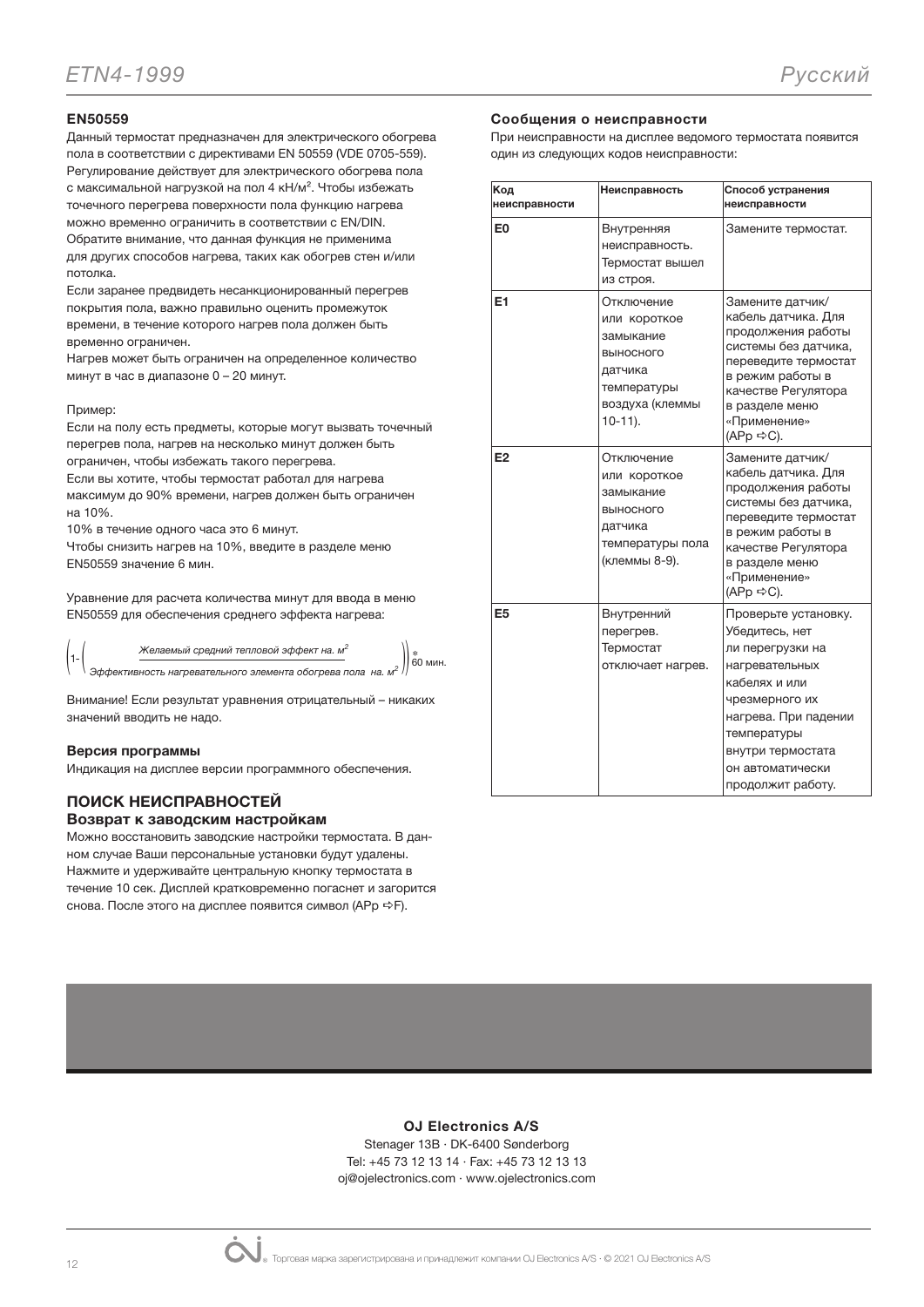



**MANUEL** 

# Thermostat ETN4-1999 **Francais**

# **Contents**

| <b>FONCTIONNEMENT GÉNÉRAL</b>     |  |
|-----------------------------------|--|
| <b>UTILISATION QUOTIDIENNE</b>    |  |
|                                   |  |
|                                   |  |
| THERMOSTAT. MENU DE CONFIGURATION |  |
|                                   |  |
|                                   |  |
|                                   |  |
|                                   |  |
|                                   |  |

Température limite min. ........................................................... 3 Fonction de limite .................................................................... 3 Protection antigivre.................................................................. 3

# INTRODUCTION

ETN4-1999 est un thermostat tout-en-un prévu pour un montage sur rail DIN dans une armoire homologuée. Il couvre les besoins de diverses applications nécessitant un confort maximal et une consommation d'énergie minimale, par exemple le chauffage électrique du plancher, la protection antigivre, la fonte de la glace et de la neige, le refroidissement, etc. Le thermostat permet de régler la température requise entre -19,5 °C et +70 °C. Le grand écran rétroéclairé permet de visualiser clairement l'état de la situation, tandis que les trois boutons de navigation permettent une utilisation aisée du menu.

# FONCTIONNEMENT GÉNÉRAL



| Fonction nocturne / fonction d'économie d'énergie  3 |  |
|------------------------------------------------------|--|
|                                                      |  |
|                                                      |  |
|                                                      |  |
|                                                      |  |
|                                                      |  |
|                                                      |  |
|                                                      |  |
|                                                      |  |
|                                                      |  |
|                                                      |  |
|                                                      |  |
|                                                      |  |
|                                                      |  |

# **DÉPANNAGE**

| PELAIRAN |  |
|----------|--|
|          |  |
|          |  |

# **Thermostat**

Le bouton « ON/OFF » est utilisé pour éteindre le thermostat sur « 0 » ou pour le mettre en marche sur « I ». Lorsque l'interrupteur ON/OFF est en position « 0 », le relais est désactivé. Tous les paramètres sont enregistrés.

Les fonctions de base comme le réglage de la température et du thermostat sont faciles à utiliser.

Le rétro-éclairage s'allume à chaque pression sur un bouton et reste allumé pendant 30 secondes après la dernière pression sur un bouton.

# UTILISATION QUOTIDIENNE Réglage de la température

La plage de réglage de la température du thermostat est de -19,5 °C  $\hat{a}$  +70 °C.

Le menu permet de définir des limites dans «  $SCA \Rightarrow Hi/Lo$  », « Li  $\Rightarrow$  $Hi/I \ncap$ 

- La température requise est réglée à l'aide du bouton gauche ou droit. Le réglage de la température clignote à l'écran.
- Cinq secondes après le réglage, la température requise s'affiche en continu à l'écran.

# Sécurité enfant

Permet de verrouiller les thermostats dans les lieux publics et autres, empêchant ainsi toute modification non autorisée des réglages.

- Appuyez simultanément sur les boutons gauche et droit pendant 10 secondes. Un symbole indique que le thermostat est verrouillé.
- La sécurité enfant peut être retirée en appuyant simultanément sur les boutons gauche et droit pendant 10 secondes.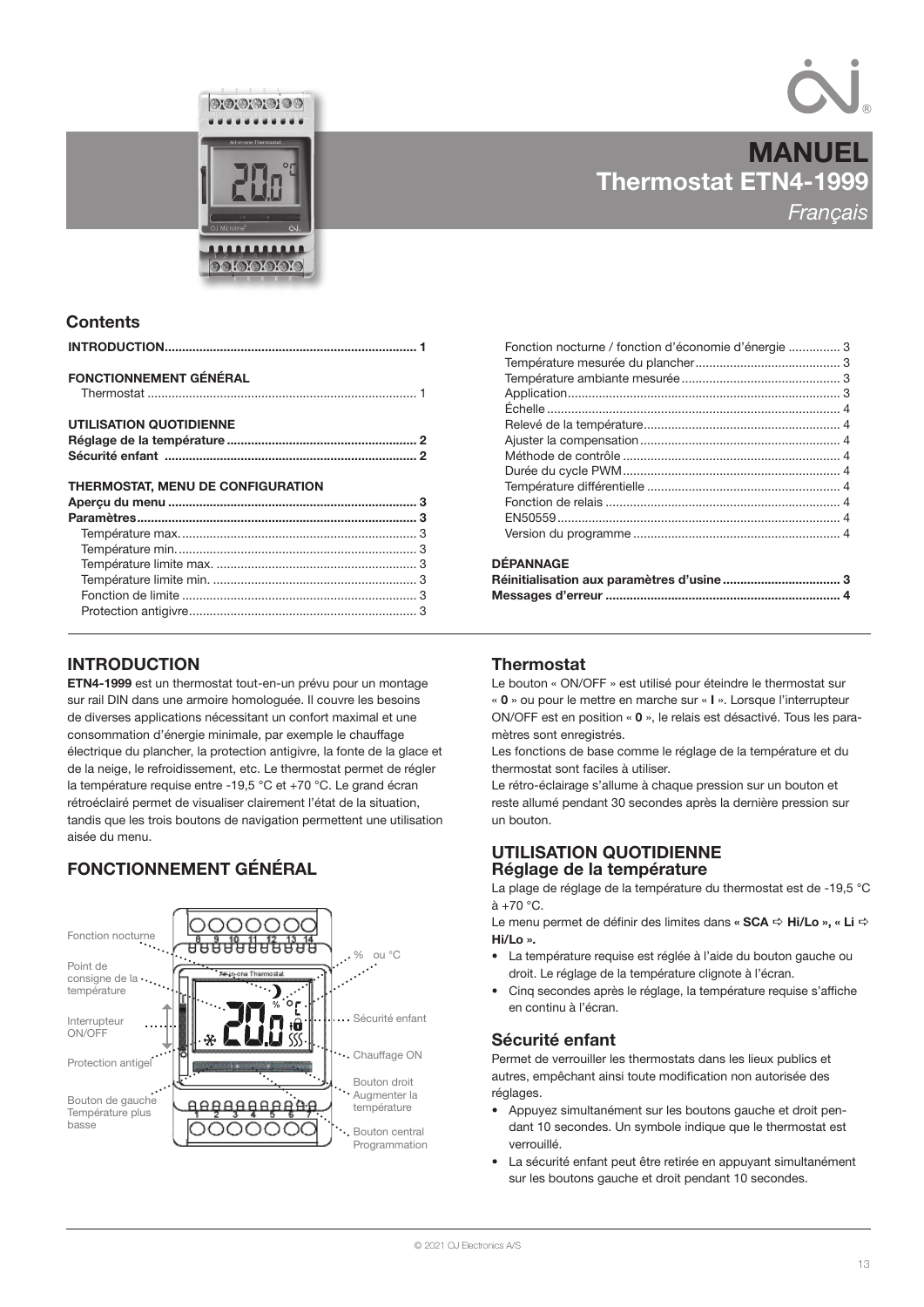# MENU DE RÉGLAGE DU THERMOSTAT Aperçu du menu

| Paramètre                                                   | Affiché à l'écran                                                                                                                                                                                                                                                     | Réglages d'usine                                    |
|-------------------------------------------------------------|-----------------------------------------------------------------------------------------------------------------------------------------------------------------------------------------------------------------------------------------------------------------------|-----------------------------------------------------|
| Température max.                                            | SCA $\Rightarrow$<br>Hi<br>$\Rightarrow$<br>70                                                                                                                                                                                                                        | 70 °C-<br>$(0,0/+70 °C)$                            |
| Température min.                                            | $SCA \Rightarrow$<br>Lo $\Rightarrow$ -19,5                                                                                                                                                                                                                           | $-19.5 °C$<br>$(-19,5/+60 °C)$                      |
| Température limite<br>max. PLANCHER *1                      | Li<br>⇨<br>Hi<br>⇨<br>28                                                                                                                                                                                                                                              | 28 °C<br>$(-19,5/+70 °C + OFF)$                     |
| Température limite<br>min. PLANCHER *1                      | Li<br>$\Rightarrow$<br>Lo $\Rightarrow$<br>15                                                                                                                                                                                                                         | 15 °C<br>$(-19,5/+70 °C + OFF)$                     |
| Température limite<br>min. Fonction de<br>limite *2         | Li<br>$\Rightarrow$ Lo $\Rightarrow$ -19.5                                                                                                                                                                                                                            | $-19.5 °C$<br>$(-19,5/+70 °C + OFF)$                |
| Protection antigel                                          | dEF<br>$\Rightarrow$<br>8.0                                                                                                                                                                                                                                           | 8 °C<br>$(0/+10 °C)$                                |
| Fonction nocturne *3                                        | nSb<br>$\Rightarrow$<br>$-5.0$                                                                                                                                                                                                                                        | $-5 °C$<br>$(-19,5/+30 °C)$                         |
| Température mesu-<br>rée du plancher                        | FLo<br>$\Rightarrow$ 24,5 (exemple) *4                                                                                                                                                                                                                                |                                                     |
| Température ambi-<br>ante mesurée                           | 21,5 (exemple) *4<br>ro<br>$\Rightarrow$                                                                                                                                                                                                                              |                                                     |
| Application                                                 | APp<br>F (sonde de plan-<br>$\Rightarrow$<br>cher)<br>$\Rightarrow$<br>(Sonde d'ambi-<br>Α<br>ance)<br>$\Rightarrow$<br>(Fonction de<br>Li<br>limite)<br>$\Rightarrow$<br>AF (Sonde<br>d'ambiance<br>avec limites de<br>température au<br>sol)<br>C : régulateur<br>⇨ | F: plancher                                         |
| Échelle                                                     | LCd $\Rightarrow$<br>C                                                                                                                                                                                                                                                | $C = Celsius$<br>$(nU = numérique)$<br>$0-100 \%$   |
| Lecture de la<br>température sur l'af-<br>fichage de départ | dF<br>$\Rightarrow$<br><b>SP</b>                                                                                                                                                                                                                                      | SP = Point de consigne<br>(tP = température réelle) |
| Ajuster le décalage                                         | 24,5 (exemple)<br>Adj<br>$\Rightarrow$                                                                                                                                                                                                                                | Température réelle<br>$(+/- 10 °C)$                 |
| Méthode de contrôle                                         | $PWM \Rightarrow$<br>On                                                                                                                                                                                                                                               | On<br>(OFF)                                         |
| Durée du cycle<br><b>PWM *5</b>                             | cyc<br>⇨<br>20                                                                                                                                                                                                                                                        | 20 minutes<br>$(10-60$ min)                         |
| Température dif-<br>férentielle *6                          | dlF<br>$\Leftrightarrow$ 0.4                                                                                                                                                                                                                                          | 0.4 °C<br>(0,3/10 °C)                               |
| Fonction de relais                                          | rEL<br>⇒ no                                                                                                                                                                                                                                                           | no = normalement ouvert<br>(nc = normalement fermé) |
| EN50559                                                     | PLi<br>$\Rightarrow$<br>$\mathbf 0$                                                                                                                                                                                                                                   | 0 min (0-20 min.)                                   |
| Version du logiciel                                         | SU<br>$\Rightarrow$<br>X.XX                                                                                                                                                                                                                                           |                                                     |

\*1 : disponible uniquement si APp  $\Leftrightarrow$  AF est sélectionné sous Application.

\*2 : disponible uniquement si APp ⇔ Li est sélectionné sous Application.<br>\*3 : uniquement disponible avec une minuterie externe.

\*4 : sans sonde ou avec sonde déconnectée, - - s'affiche à l'écran.

\*5 : uniquement disponible si le PWM est sur ON sous Méthode de contrôle. \*6 : uniquement disponible si le PWM est sur OFF sous Méthode de contrôle.

Si le régulateur (C) est sélectionné sous Application, les sondes de plancher et d'ambiance sont déconnectées et le chauffage est contrôlé selon une échelle de 0 à 10, correspondant à 0-100 % de la puissance maximale.

# Réglages

Pour définir les valeurs des paramètres, appuyez sur le bouton central et maintenez-le enfoncé pendant trois secondes. **SCA**  $\Rightarrow$ Hi  $\Rightarrow$  40 apparaît à l'écran. Tout d'abord, SCA s'affiche pendant 1 seconde, puis Hi, et enfin 40. La valeur requise peut maintenant être réglée à l'aide des boutons de navigation. Pour accéder au paramètre suivant, appuyez à nouveau sur le bouton de programmation. Si aucune touche n'est actionnée pendant 30 secondes, le programme revient à l'affichage initial.

#### Température max.

La température la plus élevée à laquelle le thermostat peut être réglé.

#### Température min.

La température la plus basse à laquelle le thermostat peut être réglé.

#### Température limite max.

Permet de régler la température la plus élevée admissible pour les planchers en bois et autres types de planchers lorsque le type de contrôle a été réglé sur la sonde d'ambiance avec limite de plancher (AF).

# Température limite min.

Permet de régler la température la plus basse admissible pour les planchers en bois et autres types de planchers lorsque le type de contrôle a été réglé sur la sonde d'ambiance avec limite de plancher (AF).

#### Fonction de limite

Si l'application (APp) est fixée à la limite (Li), la température la plus basse admissible peut être définie.

#### Protection antigel

La température la plus basse pour la protection antigel lorsque la fonction est activée par un signal externe (voir les instructions). Exemple : le point de consigne est de 25 °C.

Protection antigel = 8 °C signifie que la température est réglée à 8 °C.

# Fonction nocturne / fonction d'économie d'énergie

Le nombre de degrés à soustraire de la température. La fonction nocturne doit être précédée d'un signe moins (-). Cette fonction est contrôlée par un signal externe (voir les instructions).

Exemple : le point de consigne est de 25 °C.

Fonction d'économie d'énergie = -5 °C signifie que la température est réglée à 20 °C.

Fonction d'économie d'énergie = +3 °C signifie que la température est réglée à 28 °C.

#### Température mesurée du plancher

Affiche la température réelle du plancher (si un capteur de plancher est installé).

# Température ambiante mesurée

Affiche la température ambiante réelle.

#### Application

Règle la fonction du thermostat. Sélectionnez le type de contrôle requis.

| Thermostat avec<br>sonde pour : | $APPp \Leftrightarrow F$<br>Plancher | $APp \Rightarrow A$<br>Pièce | APp⇔ Li<br>Limite | APp⇔AF<br>Limite<br>pièce/<br>plancher | APp⇔ C<br>Régulateur |
|---------------------------------|--------------------------------------|------------------------------|-------------------|----------------------------------------|----------------------|
| plancher                        |                                      |                              | X                 |                                        |                      |
| Pièce                           |                                      | x                            |                   |                                        |                      |
| Pièce et plancher               |                                      | X                            | $x^*$             | x                                      |                      |
| Sans                            |                                      |                              |                   |                                        |                      |

Remarque : \* Sonde d'ambiance non utilisée.

Plancher (F) : Le thermostat contrôle uniquement la température du sol. Une sonde de plancher doit être installée.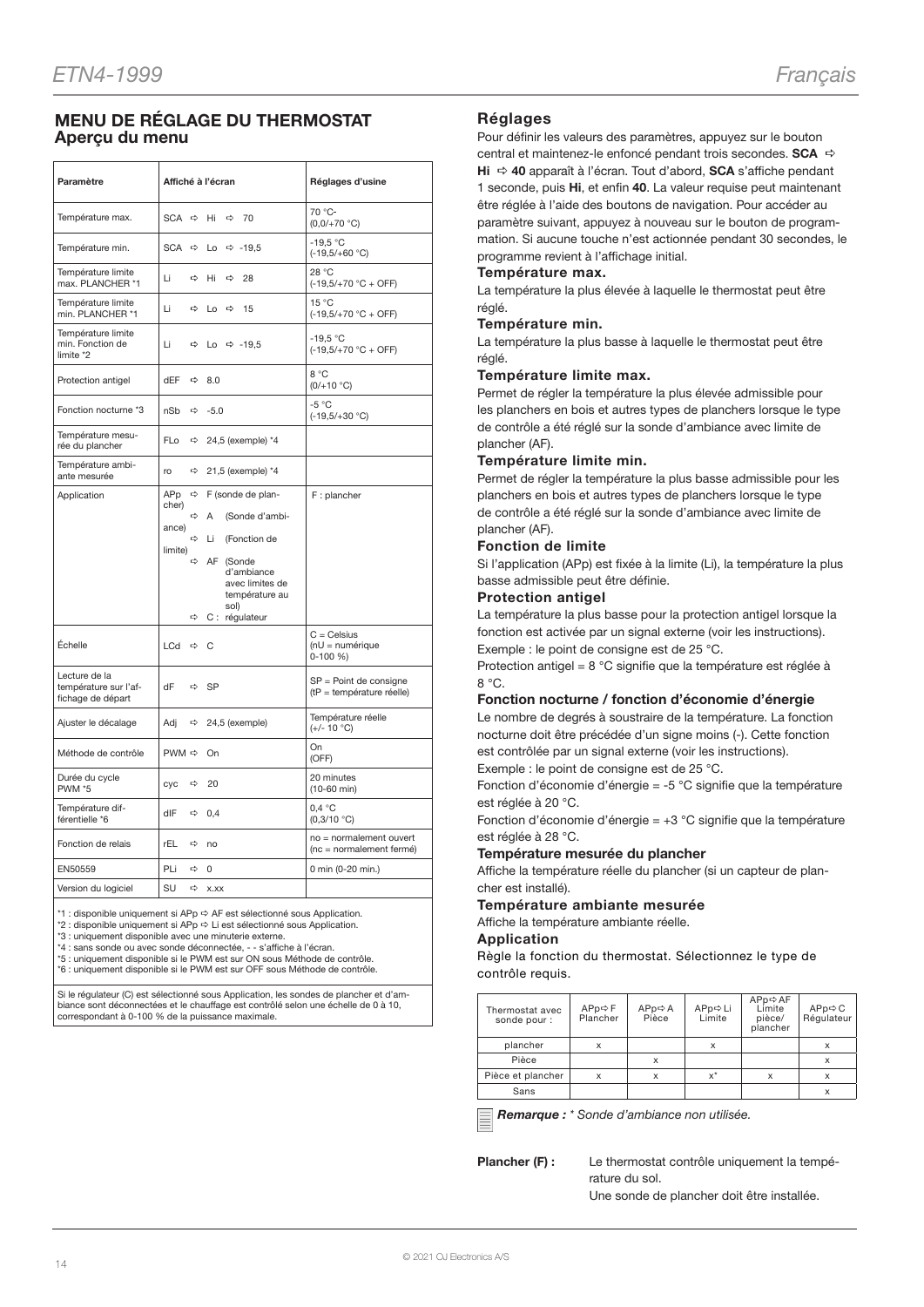- Pièce (A) : Le thermostat contrôle uniquement la température de la pièce.
- Limite (Li) : la limite est une fonction marche/arrêt dans laquelle la limite requise est définie dans Limite inférieure (« Li »  $\Rightarrow$  « Lo ») après avoir sélectionné l'option Li sous APp. Lorsque la température enregistrée est supérieure à la température spécifiée dans « Li »  $\Rightarrow$  « Lo ». la température est contrôlée de la manière habituelle vers le point de consigne spécifié par l'utilisateur. Si, en revanche, la température descend en dessous de celle indiquée en « Li »  $\Rightarrow$  « Lo », le relais se coupe et « Lo » apparaît sur l'écran.

La fonction de limite (APp  $\Rightarrow$  Li) doit être sélectionnée si une limite est requise lorsque le chauffage peut être activé. Une seule sonde est utilisée pour la fonction de limite et celle-ci doit être connectée à l'entrée de la sonde du plancher du thermostat.

- Pièce/limite (AF) : Le thermostat régule la température ambiante tout en respectant les limites minimales et maximales de la température du plancher. Une sonde de plancher doit être installée.
- Régulateur (C) : le thermostat fonctionne comme un simple régulateur et aucune sonde n'est utilisée. Le réglage est en pour cent.

Mode « Régulateur » en combinaison avec la fonction nocturne

Si le mode Régulateur (APp  $\Rightarrow$  C) et la fonction nocturne sont sélectionnés, cette dernière sera définie en valeurs relatives tandis que la protection antigel est définie en valeurs absolues en pourcentage.

Le point de consigne spécifie (en pourcentage) le temps pendant lequel l'unité doit rester active dans un cycle PWM, qui est généralement de 20 minutes, tandis que le degré de la fonction nocturne est spécifié en pourcentage du point de consigne.

Le point de consigne multiplié par le degré de la fonction nocturne donne le degré d'activation.

Exemple : Si le point de consigne est fixé à 60 % et la fonction nocturne à 25 %, le degré d'activation sera  $(0,60 \times 0,25 = 0,15) = 15$  %. Exemple graphique :

| Point de                      |  |  | Point de<br>consigne      |
|-------------------------------|--|--|---------------------------|
| consigne local<br>en mode APP |  |  | Fonction<br>noctume nSb   |
| "C"                           |  |  | Degré<br>d'activation nSb |

Le diagramme doit être lu comme suit : le plus à gauche correspond à 100 % de la durée du cycle PWM, tandis que les lignes verticales indiquent des baisses successives de 20 % dans le temps de chauffage par rapport à 100 %.

La zone noire indique le pourcentage de temps de coupure déterminé par le point de consigne.

Conjointement avec la zone gris clair, la zone gris foncé indique le temps de fonctionnement relatif lorsque la fonction nocturne n'a pas été

activée, mais la zone gris foncé est interrompue lorsque la fonction nocturne est activée. La zone gris clair correspond à la durée de fonctionnement relative lorsque la fonction nocturne a été activée par les valeurs susmentionnées.

La valeur par défaut du degré de la fonction nocturne (nSb) est de 30 %.

La fonction nocturne est désactivée par défaut.

La protection antigel « dEF » a le degré d'activation spécifié et n'est pas affectée par le degré de la fonction nocturne.

# Échelle

Vous pouvez faire un choix entre les degrés Celsius et une échelle numérique. Si l'échelle numérique est sélectionnée, la température est réglée sur une échelle de 0,0 à 10,0 où 0,0 correspond à la température minimale (SCA ⇔Lo) et 10,0 correspond à la température maximale (SCA  $\Rightarrow$  Hi).

# Lecture de la température

Définit la température qui doit être affichée à l'écran de démarrage : le point de consigne (SP) ou la température réelle mesurée.

# Ajuster le décalage

Si la température réelle (mesurée à l'aide d'un thermomètre) diffère de celle affichée par le thermostat, celui-ci peut être ajusté pour compenser la différence.

# Méthode de contrôle

Il est possible de sélectionner le contrôle PWM ou ON/OFF. PWM est une méthode de contrôle avancée qui calcule la manière la plus efficace et la plus économique de chauffer les maisons et autres bâtiments. La commande ON/OFF est une commande différentielle traditionnelle (par exemple 0,3 °C) pour d'autres tâches. Durée du cycle PWM

# Permet de régler la durée de cycle lors de l'utilisation de la commande PWM. Il est recommandé de prévoir au moins 20 minutes.

# Température différentielle

Permet de régler la température différentielle lors de l'utilisation de la commande ON/OFF. Plus la température différentielle est élevée, plus le nombre d'opérations de relais est faible.

# Fonction de relais

Lorsqu'il est utilisé à des fins de chauffage, le relais doit être en position normalement ouvert (NO). Si le thermostat est utilisé à des fins de refroidissement, le relais doit être mis en position normalement fermée (NC).

# EN50559

Ce thermostat est conforme à la norme EN 50559 (VDE 0705-559) pour le chauffage électrique du plancher. Cette règlementation s'applique au chauffage électrique du plancher, avec un poids maximum au sol de 4 kN/m². Pour éviter les points chauds dus à un recouvrement involontaire de la surface, la fonction de chauffage peut être limitée dans le temps conformément aux normes EN/DIN.

Veuillez noter que cette fonction n'est pas applicable aux autres applications de chauffage telles que le chauffage mural et/ou des plafonds.

S'il est possible de prévoir à l'avance qu'un sol pourrait être recouvert involontairement, il est alors important d'évaluer la période de temps correcte pendant laquelle le chauffage du plancher doit être limité.

Le chauffage peut être limité en utilisant un nombre fixe entre 0 et 20 minutes par heure.